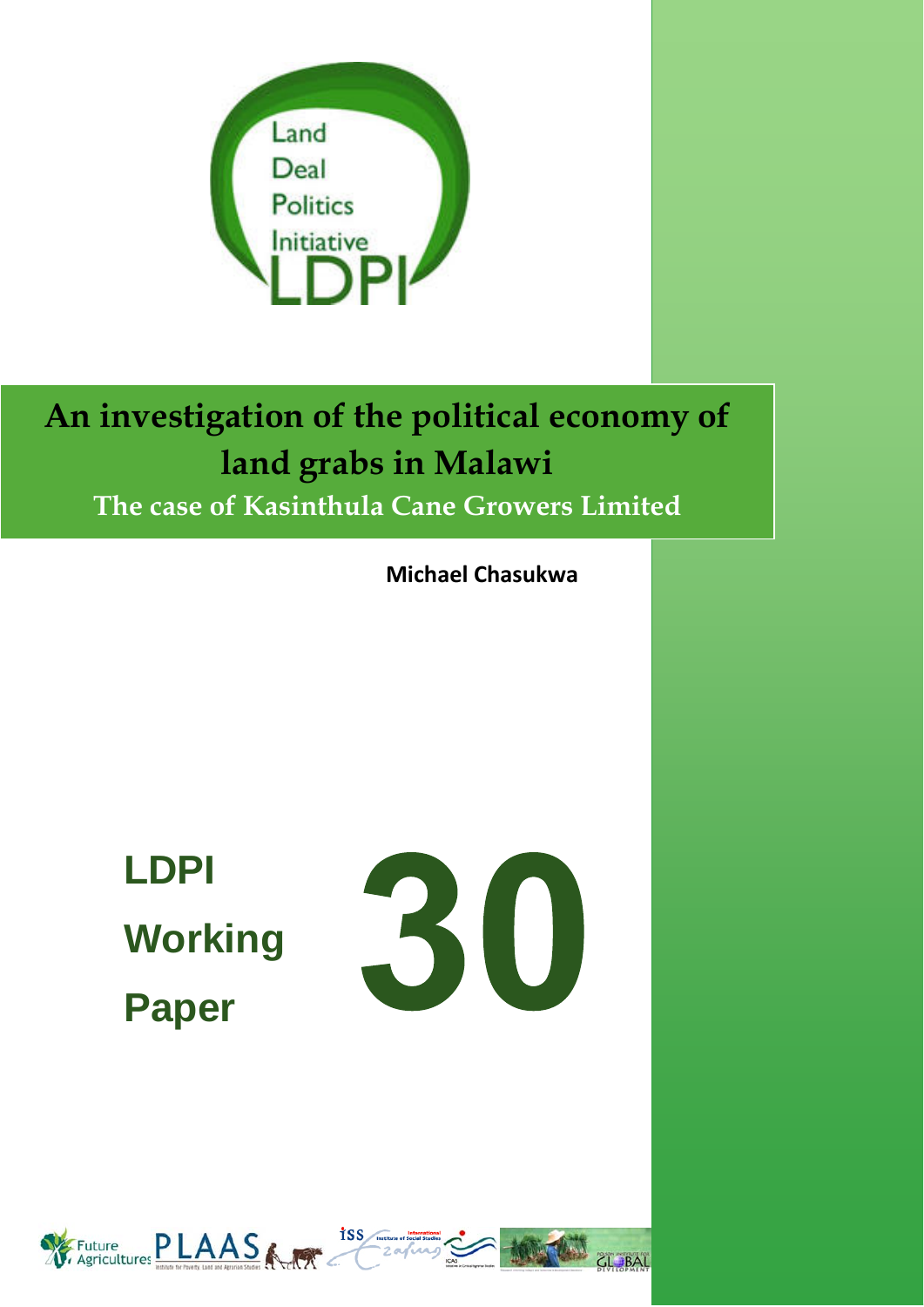### **An investigation of the political economy of land grabs in Malawi: The case of Kasinthula Cane Growers Limited**

*by* Michael Chasukwa

| Published by:<br><b>The Land Deal Politics Initiative</b><br>www.iss.nl/ldpi<br>landpolitics@gmail.com                                                                                             |                                                              |                                                                   |                                  |
|----------------------------------------------------------------------------------------------------------------------------------------------------------------------------------------------------|--------------------------------------------------------------|-------------------------------------------------------------------|----------------------------------|
| in collaboration with:                                                                                                                                                                             |                                                              |                                                                   |                                  |
| <b>Institute for Development Studies (IDS)</b>                                                                                                                                                     |                                                              |                                                                   |                                  |
| University of Sussex                                                                                                                                                                               |                                                              |                                                                   |                                  |
| Library Road                                                                                                                                                                                       |                                                              |                                                                   |                                  |
| Brighton, BN1 9RE                                                                                                                                                                                  |                                                              |                                                                   |                                  |
| United Kingdom                                                                                                                                                                                     |                                                              |                                                                   |                                  |
| Tel: +44 1273 606261                                                                                                                                                                               |                                                              |                                                                   | Website: www.ids.ac.uk           |
| <b>Initiatives in Critical Agrarian Studies (ICAS)</b><br><b>International Institute of Social Studies (ISS)</b><br>P.O. Box 29776<br>2502 LT The Hague<br>The Netherlands<br>Tel: +31 70 426 0664 | Fax: +31 70 426 0799                                         | E-mail: iss.icas@gmail.com                                        | Website: www.iss.nl/icas         |
|                                                                                                                                                                                                    | The Institute for Poverty, Land and Agrarian Studies (PLAAS) | School of Government, Faculty of Economic and Management Sciences |                                  |
|                                                                                                                                                                                                    | University of the Western Cape, Private Bag X17              |                                                                   |                                  |
| Bellville 7535, Cape Town                                                                                                                                                                          |                                                              |                                                                   |                                  |
| South Africa<br>Tel: +27 21 959 3733                                                                                                                                                               | Fax: +27 21 959 3732                                         | E-mail: plaas@uwc.ac.za                                           | Website: www.plaas.org.za        |
| The Polson Institute for Global Development<br>Department of Development Sociology<br><b>Cornell University</b><br>133 Warren Hall<br>Ithaca NY 14853<br><b>United States of America</b>           |                                                              |                                                                   |                                  |
| Tel: +1 607 255-3163                                                                                                                                                                               |                                                              | Fax: +1 607 254-2896    E-mail: ta12@cornell.edu                  | Website: polson.cals.cornell.edu |
|                                                                                                                                                                                                    |                                                              |                                                                   |                                  |

© May 2013 *All rights reserved. No part of this publication may be reproduced or transmitted in any form or by any means without prior permission from the publisher and the author.*

*Published with support from the UK Department for International Development (DfID), Atlantic Philanthropies, Inter‐Church Organization for Development Cooperation (ICCO), Ford Foundation and Miserior.*

> *Land Deal Politics Initiative*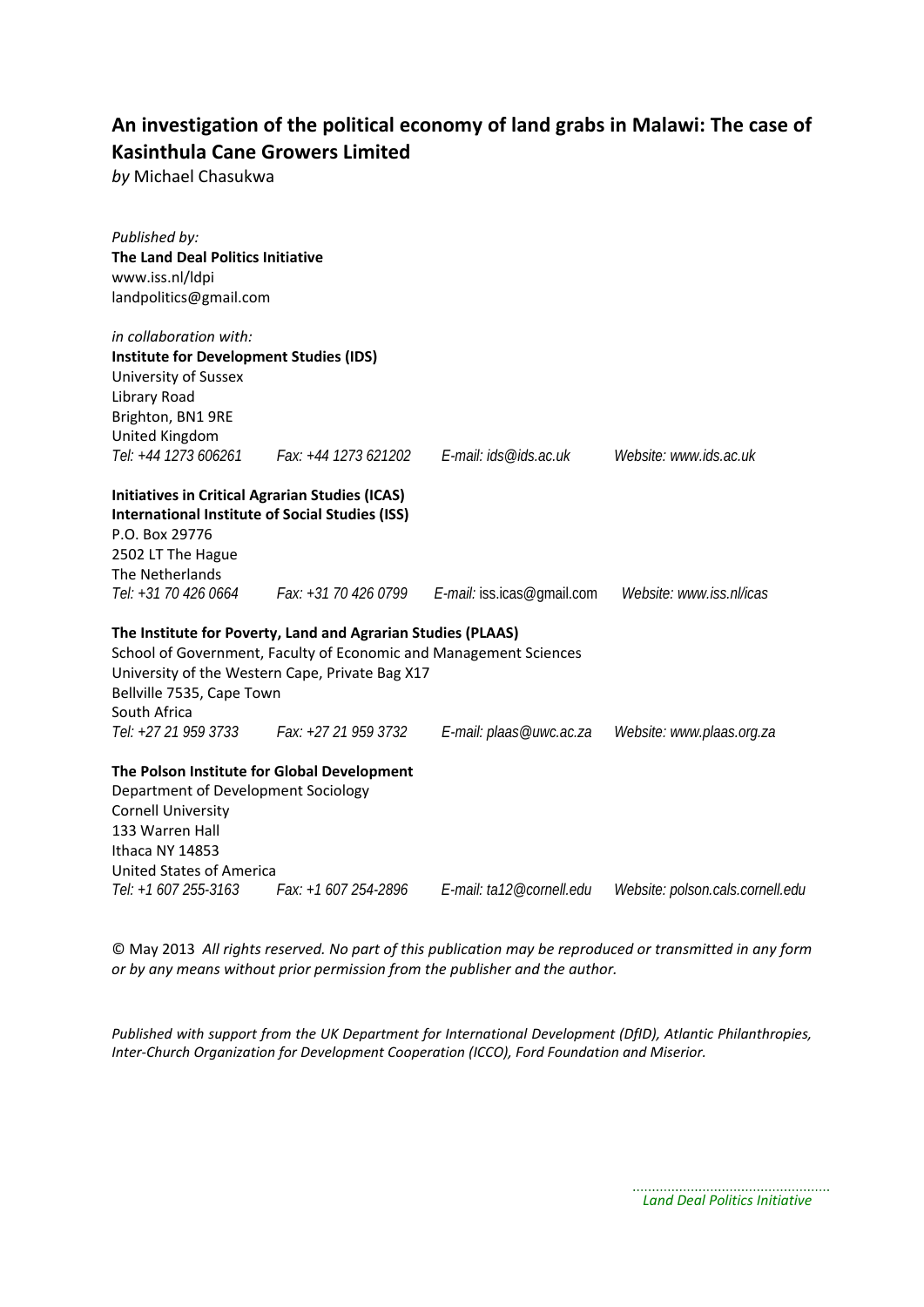### **Abstract**

This study aims to understand the nature of land grabs in Malawi and their implications on food security. It employs a political economy theoretical framework in the quest to establish different underlying interests held by different actors and how these interests are pushed into policy documents using networks, narratives, and institutions.

Taking Kasinthula Cane Growers Limited as a case study, this paper establishes that land grabs in the current wave involve direct and indirect means of acquiring land, including contract farming, outgrower schemes, co-management, Premium Fairtrade, and shareholding. The case of Kasinthula Cane Growers Limited confirms that land deals largely ignore the local context which poses a threat to food security and livelihoods of local community members. Dangerous assumptions have been made in defining marginal land at Kasinthula Cane Growers Limited — bearing in mind that land which is 'marginal' to one person is a vital resource to another. This paper invites policymakers to engage in a political economy analysis of land deals on offer if they are to avoid the negative repercussions of land grabs while pushing their immediate and strategic interests.

**Keywords:** land grabs; Kasinthula Cane Growers Limited; political economy; outgrower schemes; contract farming

### **About the author**

**Michael Chasukwa** is a lecturer at the University of Malawi based at Chancellor College in the Department of Political and Administrative Studies. He holds an MA in Political Science and a BA in Public Administration from the University of Malawi. His teaching and research interests include governance, local government, decentralisation, the politics of development, and political economy. Michael is a member of a research team in Malawi involved in a study hosted by the Institute for Poverty, Land, and Agrarian Studies (PLAAS) and the Future Agricultures Consortium (FAC) under the theme 'Transnational commercial land deals in Malawi'. With Blessings Chinsinga, some of their work on land reforms and global land grabs has been published in the IDS Bulletin.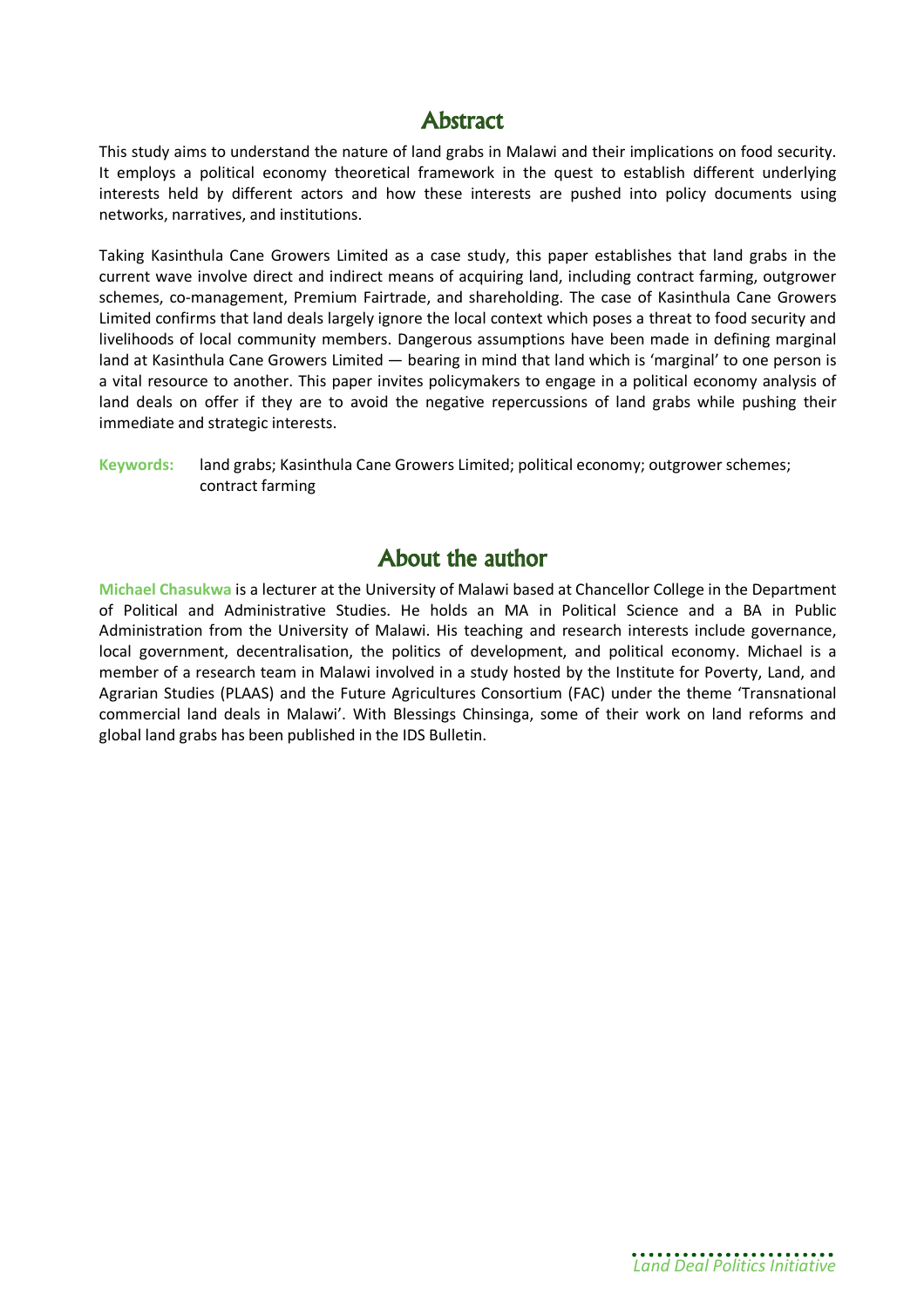| <b>Acronyms</b>                                         |  |  |  |  |
|---------------------------------------------------------|--|--|--|--|
| Community Based Rural Land Development Program          |  |  |  |  |
| <b>Cane Supply Agreements</b>                           |  |  |  |  |
| Department for International Development (UK)           |  |  |  |  |
| Democratic Republic of Congo                            |  |  |  |  |
| European Investment Bank                                |  |  |  |  |
| <b>Estimated Recoverable Sucrose</b>                    |  |  |  |  |
| <b>European Union</b>                                   |  |  |  |  |
| Food and Agriculture Organisation                       |  |  |  |  |
| Forum for Agricultural Research in Africa               |  |  |  |  |
| <b>Focus Group Discussions</b>                          |  |  |  |  |
| Foreign Exchange                                        |  |  |  |  |
| <b>Global Subsidies Initiative</b>                      |  |  |  |  |
| International Fund for Agricultural Development         |  |  |  |  |
| <b>International Finance Corporation</b>                |  |  |  |  |
| International Institute for Environment and Development |  |  |  |  |
| International Institute for Sustainable Development     |  |  |  |  |
| <b>International Land Coalition</b>                     |  |  |  |  |
| Kasinthula Cane Growers Association                     |  |  |  |  |
| Kasinthula Cane Growers Limited                         |  |  |  |  |
| Kasinthula Rice Scheme Station                          |  |  |  |  |
| Malawi Agricultural Sector Investment Programme         |  |  |  |  |
| Malawian Kwacha                                         |  |  |  |  |
| <b>Press Corporation Limited</b>                        |  |  |  |  |
| Renewable Fuel Standards                                |  |  |  |  |
| Shire Valley Cane Growers Trust                         |  |  |  |  |
| <b>United Arab Emirates</b>                             |  |  |  |  |
| <b>United Kingdom</b>                                   |  |  |  |  |
| <b>United Nations</b>                                   |  |  |  |  |
| <b>United States of America</b>                         |  |  |  |  |
| United States Agency for International Development      |  |  |  |  |
|                                                         |  |  |  |  |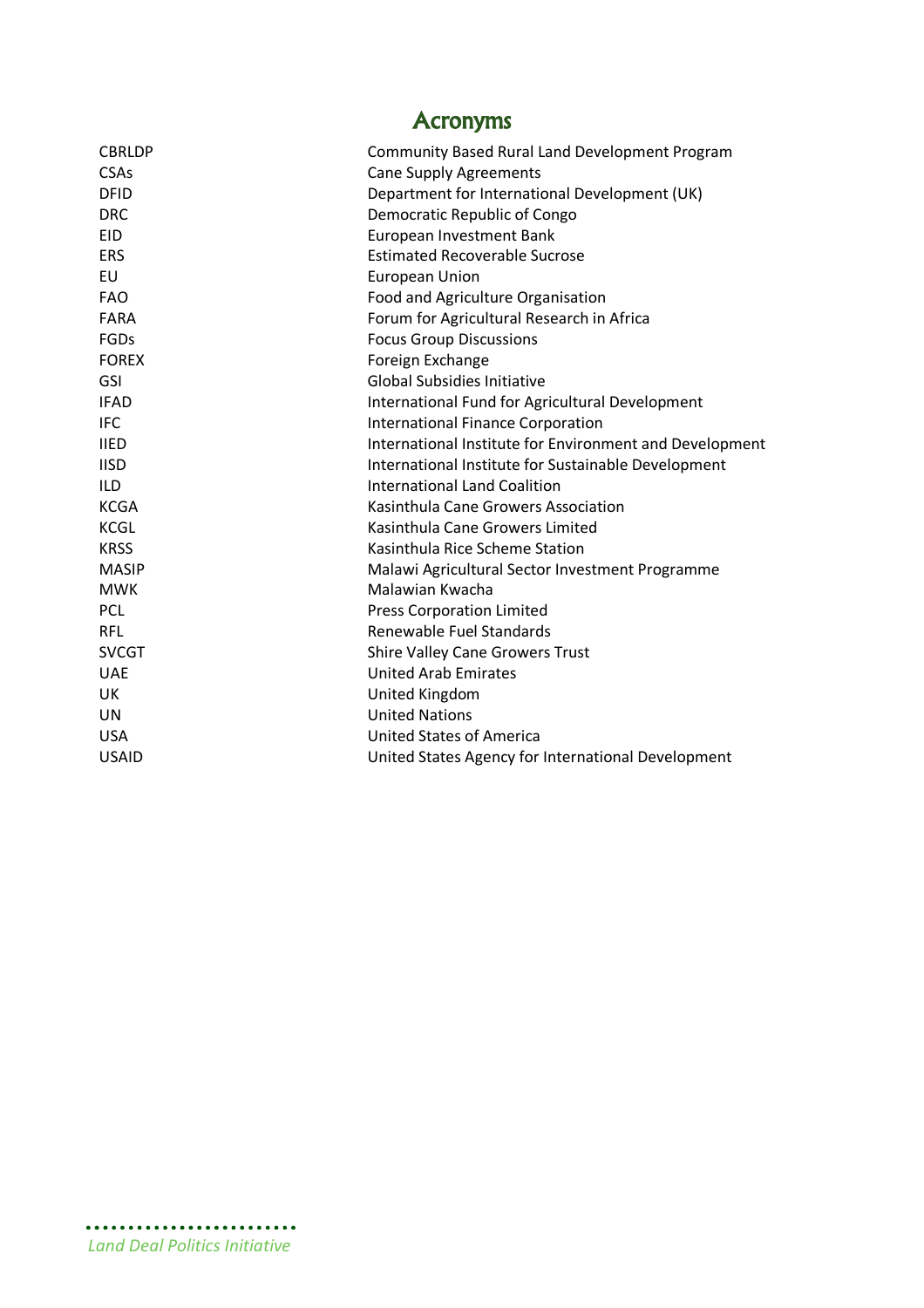# **Table of Contents**

| 1              |                                                                            |  |
|----------------|----------------------------------------------------------------------------|--|
| $\overline{2}$ |                                                                            |  |
|                |                                                                            |  |
|                |                                                                            |  |
|                |                                                                            |  |
|                |                                                                            |  |
| 3              |                                                                            |  |
| 4              |                                                                            |  |
| 5              |                                                                            |  |
|                |                                                                            |  |
|                | Hoodwinking, voluntarism and grabbing in the land acquisition processes  9 |  |
|                |                                                                            |  |
|                |                                                                            |  |
|                | Outgrower scheme and contract out: (Re) Emergence of land grab tactics 14  |  |
| 6              |                                                                            |  |
|                |                                                                            |  |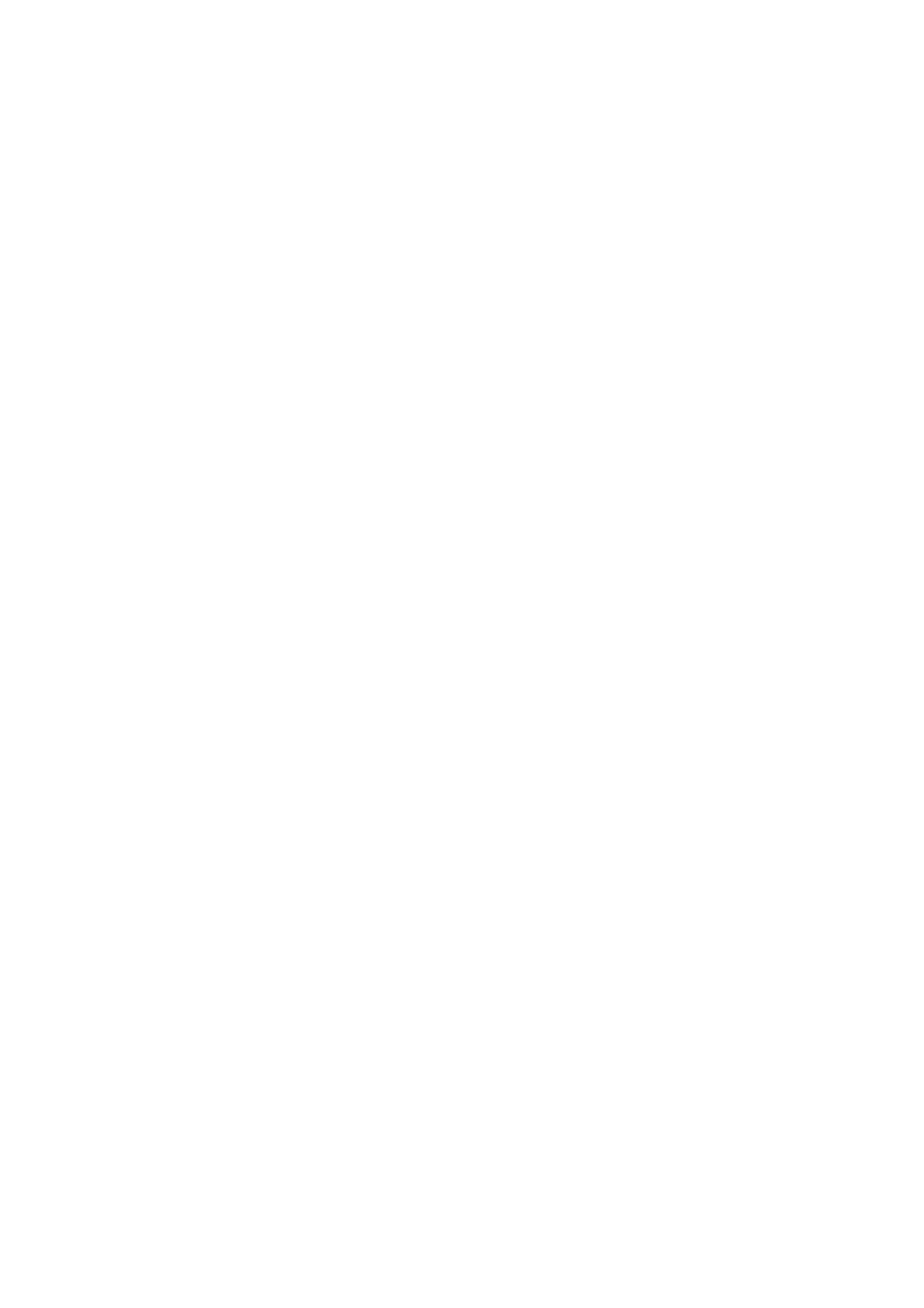# **1 Introduction**

The political and economic history of the metropolitan and satellite countries indicate that land has always been at the centre of shaping the interaction, events, and transactions unfolding between the global north and the global south. Land determines the productivity of countries, corporations and individuals and has attracted the attention of multiple actors in its governance within and beyond the area of jurisdiction of one's sovereign state. Acquisition of land by international and local actors occurs through different means, among them negotiated deals characterised by coaxing, bribes, placing of conditions, lobbying and war. Who owns land; how much of this land is owned by whom; and for what purposes? These are critical questions that any government has to think of seriously.

The 'scramble for Africa' depicts the desperation of external actors to own land for their own economic and political benefits. Beyond colonisation, events transpiring in independent countries show that land is of interest to rulers in advancing their agendas. In the Independence wave, newly independent African countries started demanding the exchange of ownership of land from the old colonial masters to the natives. This wave loosely commenced with Ghana's independence in 1949. The elite (both internal and external), especially those in the circles of presidents, enjoyed the privilege of owning much of the land. On face value it appears that the land grabbing here is by the south (as in former colonies) from the north (as in the colonial masters). The third democratisation wave depicts another phase of global land grabs where the north started acquiring land in the south by use of neo-liberal, policies largely coming into effect through imposition. This phase of global land grabbing has been epitomised by land pressure in the north, amongst other factors.

Malawi has been no exception to global land grabs. The Scramble for Africa ended leaving Malawi, formerly known as Nyasaland, as a protectorate of Britain in 1891; the British settlers established tea farms in the southern region of Malawi. After attaining independence in 1964, Dr Banda — who by 1966 was already a moderate dictator — owned much land through Press Corporation Limited (PCL) who was engaged in farming. The referendum in 1994 marked the start of democratic politics with the donor community giving clear indicators that they will only support a democratic regime that opens up economically and politically. The concern in Malawi's democratic era is that the economic opening has actually meant multinational corporations and international elites grab land from helpless farmers. The land grabs in Malawi are worth paying attention to, especially noteworthy is that 55% of smallholder farmers cultivate less than one hectare when there are about 30 000 estates cultivating from 10ha to 500ha (Chirwa & Chinsinga 2008).

This paper aims to analyse the political and economic drivers of land grabs in Malawi during the democratic era. The primary interest is to investigate the political and economic context in which land grabs in Malawi are taking place with a view of drawing policy implications on food security for stakeholders' consideration.

# **2 Theoretical underpinnings**

### Land grabs: Brief history and definition

Land grabbing has been happening for a number of centuries; each turning moment is characterised by single or multiple intentions that may be declared or undeclared. Grain (2008) depicts what they consider as the genesis of land grabbing:

*One has only to think of Columbus 'discovering' America and the brutal expulsion of indigenous communities that this unleashed, or white colonialists taking over territories occupied by the Maori in New Zealand or by the Zulu in South Africa.*

Grain 2008.

Land grabbing in the name of foreign investment is not a new phenomenon, particularly in the agriculture and mining sectors. The intensity of land grabs has varied throughout but it has remained part of the history of the society. Mann and Smaller (2010) hold that large foreign-owned plantations have long existed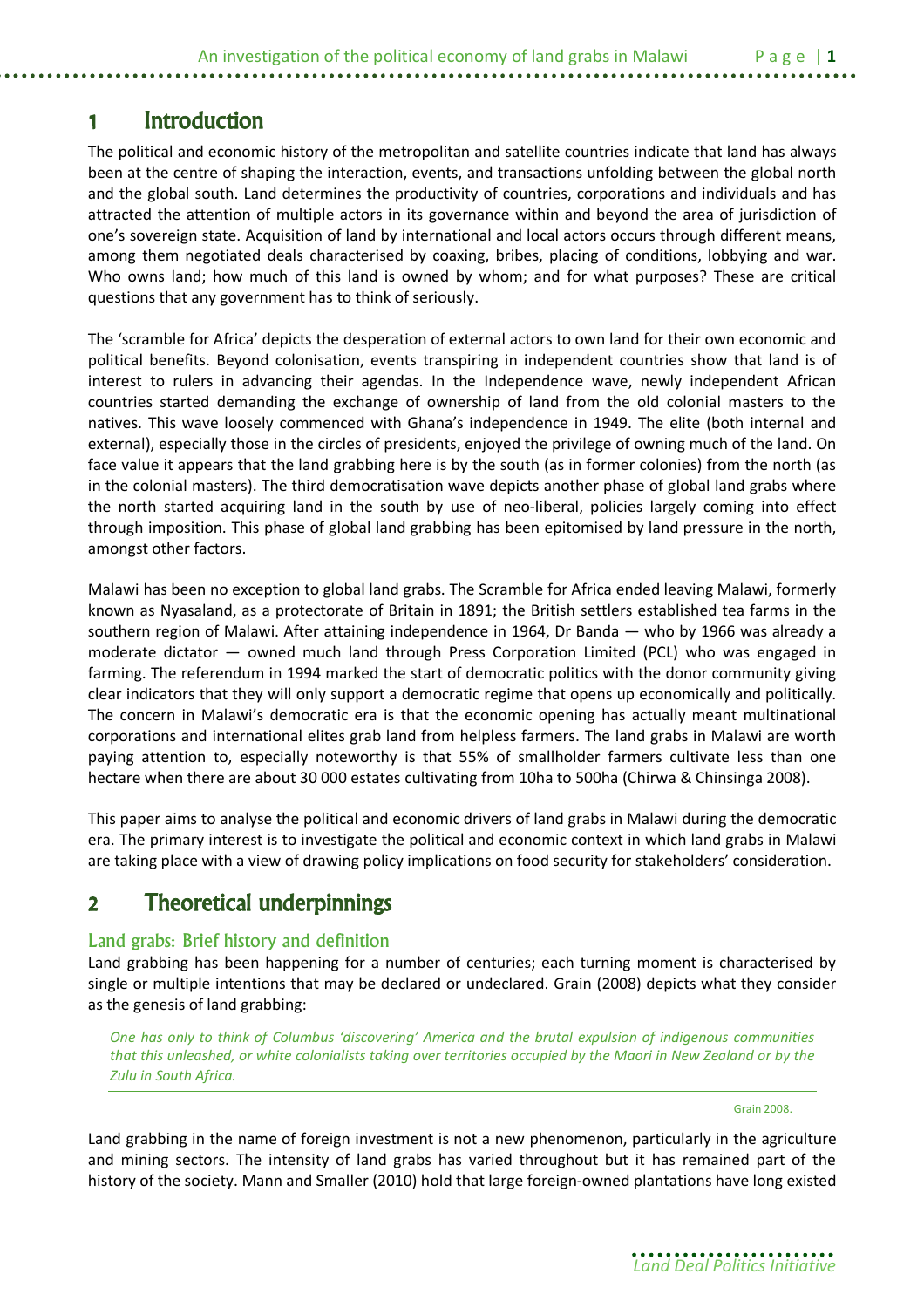#### P a g e |**2** *Working Paper 30*

in parts of Africa, Asia, and Latin America, in many cases remnants of the colonial era, and are used to produce bananas, sugar, tea, cocoa, and other export crops. A noticeable decline in foreign ownership of land for agriculture was seen in 1980s, largely because of a change of preferences by investors transnationally to other elements of agricultural production such as fertilisers, processing, seeds, machinery, manufacturing and retail.

The term 'land grab' is tricky to define, as suggested by the hundreds of definitions one encounters in literature; the term is fluid and the relevance of any definition is dependent on the specific context. The plurivalent term is employed at different levels and covers objects of a variety of types; it can be either descriptive or analytical, and in a number of cases it is both.

Shepard and Mittal (2009) describe land grabs as the purchase or lease of vast tracts of land by wealthier, food-insecure nations and private investors from mostly poor, developing countries in order to produce crops for export. Watson *et al* (2006) contends that the basic element that constitutes a land grab is foreign acquisition of farmland. Unlike in the past, where private sector was much more interested in acquiring land abroad than governments, governments are now active participants in the business of foreign acquisition of farmland, not just as regulators but also as buyers. A dictionary perspective considers land grabbing as an aggressive taking of land, especially by military force, in order to expand territorial holdings or broaden power. This dimension of land grabbing is synonymous with the moment of the 'scramble for Africa'. Aarts (2009) considers this definition of land grabbing to be inadequate as it suggests that land grabbing is an illicit behaviour whereas deals are completely legal.

Whilst the term land grab is often used by the media to emphasise that land is being 'stolen' from poor countries, international organisations are sceptical of using the term land grab to describe the foreign acquisition of farmland. For instance, the International Institute for Sustainable Development (IISD) refer to land grabbing as '(foreign) investment in land'. The International Land Coalition (ILC) and the Special Rapporteur on the right to food refers to 'commercial pressures on land', and 'large-scale land acquisitions' respectively. Aarts (2009) opts to refer to land grabbing as '(large-scale) land acquisitions', or 'investment deals' in an effort to remain objective.

#### How much land is at stake? Global and African context

There is a worldwide move towards making land deals. In this land grab race, developed nations are purchasers (or investors) whereas developing countries are sellers (or recipients). Food insecure and land constrained countries are also active players in the search for land abroad; China and Saudi Arabia rank high in this category of countries hunting for foreign farmland.

Since 2007, reports have revealed that China alone has managed to acquire two million hectares of foreign farmland in different countries including: Kazakhstan, Brazil, Burma, Cameroon, the Philippines, Laos, Mozambique, Tanzania, Uganda, Zimbabwe, and Russia. China has the intention of increasing its rice production from 100 000T to 500 000T in the next five years; as such it purchased 101 171ha in Zimbabwe, in June 2008, to be part of the project. It is reported that India, Japan, Malaysia, South Korea, Egypt, Libya, Bahrain, Jordan, Kuwait, Qatar, and the United Arab Emirates (UAE) also carry out food outsourcing and land grab strategies. Seale (2009) has noted that South Korea has acquired over one million hectares in Sudan, Mongolia, Indonesia, and Argentina.

Many land grabs have targeted countries including Brazil, Uganda, Cambodia, Burma, the Philippines, Ukraine, Sudan, Russia, Thailand, Tanzania, Cameroon, Madagascar, Pakistan, Kazakhstan, Laos, Malawi, Senegal, Nigeria, and Paraguay. The paradox is that these countries have given control of vast tracts of farming land to food insecure countries to grow food to feed their countries yet most of them are food insecure as well. The target countries have gone into battles to undercut each other by utilising different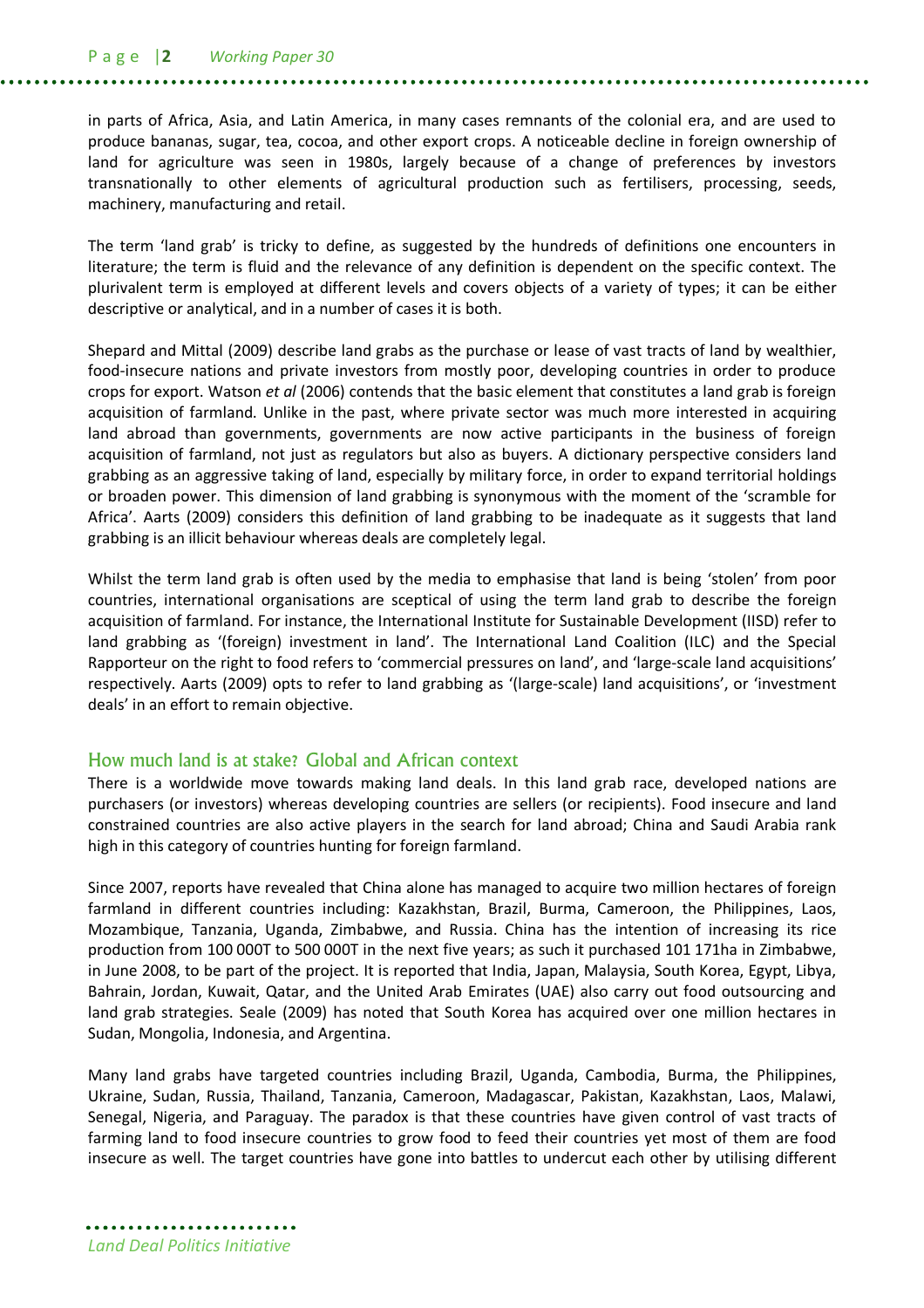strategies to attract a heavy inflow of foreign capital. To this effect, Sudan is issuing 99-year leases, Kazakhstan has implemented land share policies and permanent land use rights, and the Ukraine is expected to ease restrictions on the sale of farmlands to foreigners.

For developing countries involved in land grabs, as sellers of farmland, Africa is the main target owing to the perception that the continent possesses large amounts of apparently vacant farmland. The African continent is perceived as neglecting its agricultural potential and many investors therefore consider Africa to be well suited for new rural investments (Cotula, *et al* 2009). It is estimated that 80% of the global reserves of farmland are in Africa and South America; in Africa, mainly in countries like Sudan, the Democratic Republic of Congo (DRC), and Angola (Cotula, *et al* 2009). The problem is that most of these areas are either covered by tropical rainforest, located in protected natural areas or are already used for shifting cultivation or grazing of animals (Ramankutty, *et al* 2002). Furthermore, the commercial value of the land is still relatively low, which raises an expectation of possible large returns in the future when the predicted struggle for land resources may increase their value (Cotula, *et al* 2009).

Based on a systematic screening of the media articles collected by the ILC, Friis and Annette (2010) estimate that a total of 177 deals — translating into the range of 51.415 million hectares and 63.111 million hectares — had been sealed in 27 African countries between 13 August 2008 and 15 April 2010.

A quantitative inventory of land grabs in five African states compiled by the International Institute for Environment and Development (IIED), the Food and Agriculture Organisation (FAO) and the International Fund for Agriculture and Development (IFAD), documented a total of 2 492 684ha of approved land acquisitions between 2004 and early 2009; Howard and Smaller (2010) note that this is comparable to almost half the arable land of the United Kingdom (UK) and three times the arable land of Norway. The five countries in question are Ethiopia, Ghana, Madagascar, Mali, and the Sudan. These land acquisitions including a biofuel project in Madagascar (452 500ha) and a livestock project in Ethiopia (150 000ha).

This seems to indicate that land deals are exclusive to countries and governments. However, the current trend of land grabbing includes the private sector which often comes in when deals have been finalised. The private sector, in particular financial institutions and agribusiness corporations, supply the means and methods of production. This division of labour has seen big private equity organisations such as the Blackstone Group, the Binladen Group, Deutsche Bank, and Goldman Sachs securing vast amounts of land in different parts of the globe (Cotula 2009). Jarch Capital, an American investment firm, recently secured the largest private land deal in Africa, involving nearly a million acres of fertile land in northern Sudan.

### Drivers, opportunities and misgivings of land grabs

Literature specifies that three major causes of the current movement of land grabs are: food security; meeting increasing energy and manufacturing needs; and growing interest in both the land market and the soft commodities market (Mann & Smaller 2010; Shepherd & Mittal 2009; Friends of Earth Europe 2010).

In the context of food security, a number of factors threaten the food needs of many nations. The main factors include: skyrocketing food prices in the summer of 2008 that increased import bills and inflation rates; harsh climatic conditions; poor soils; scarce water; and demographic growth. Javier Blas (2009) indicates that between 2006 and March 2008, the UNs' FAO food price index grew by 73%. Concerns over food supplies have encouraged food insecure nations — particularly in the Middle East and Asia — to revisit their agriculture, food security, business and investment policies. A quick solution to get out of the trap of food insecurity has been to turn to the global south to acquire land for farming.

High oil prices in 2007 and early 2008 influenced governments and private institutions to acquire land for energy crops. Additionally, the surging demand for access to new sources of raw materials for manufacturing goods has also contributed to land grabs. Oil-dependent countries have faced increasing need for more fuel and agro-fuels (biofuel produced from ethanol and sugarcane, as well as biodiesel) which are part of their strategy to meet requirements.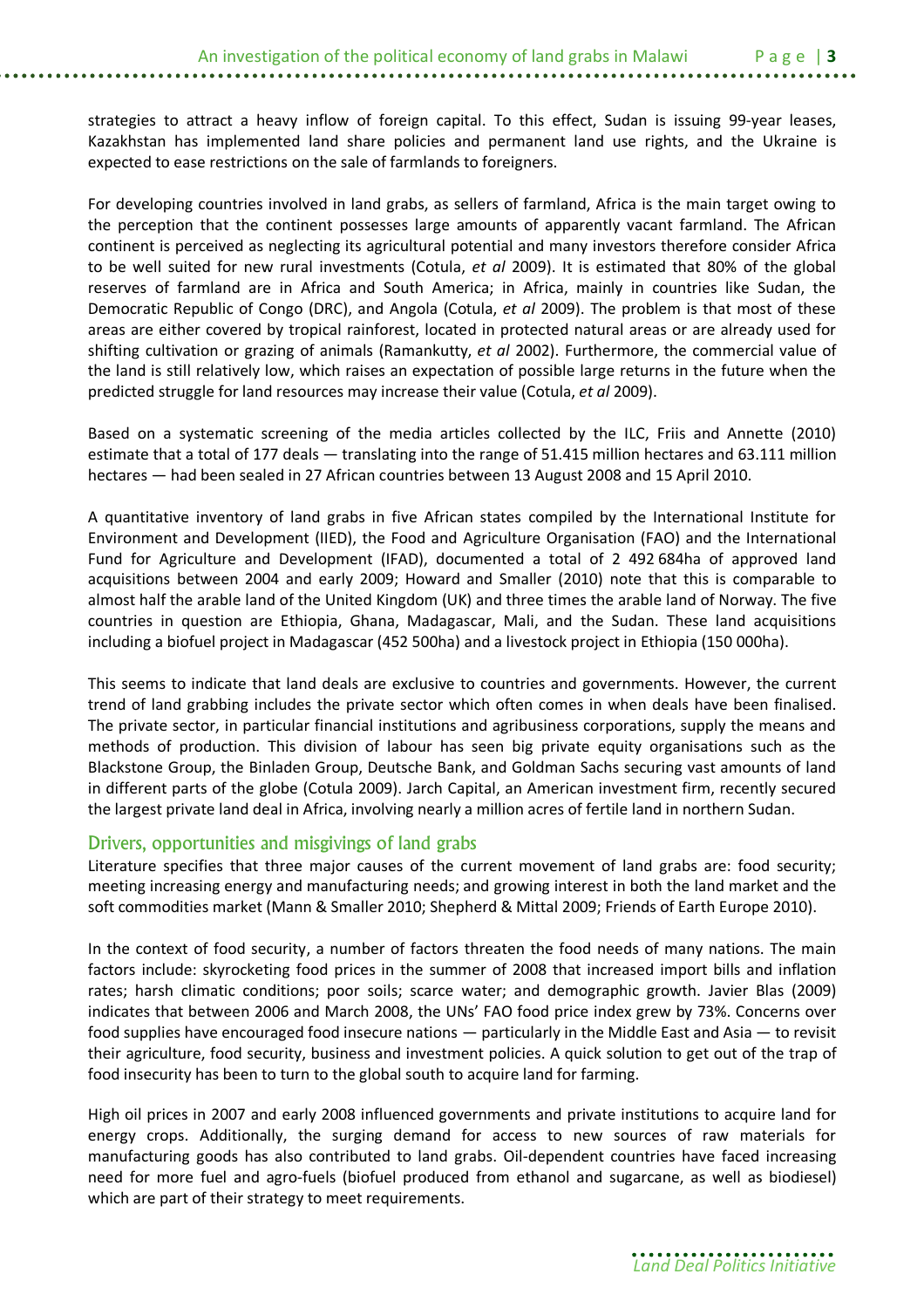P a g e |**4** *Working Paper 30*

It seems that the agro-fuel driven land grabs are not short term and will not vanish, especially given that the EU, USA and other countries have established strict guidelines to increase their use of biofuels. For instance, the EU directive for the promotion and use of renewable energy adopted in April 2009 demands that by 2020, 20% of the energy used by member states must derive from renewable sources, with a 10% binding target for transports and USAs Renewable Fuel Standard (RFS) aims to increase ethanol use by 3.5 billion gallons between 2005 and 2012 (Shepherd & Mittal, 2009). In 2006, the EU and the US subsidised agro-fuel corporations through US\$13 billion. The Global Subsidies Initiative (GSI) estimates the amount of subsidies between 2006 and 2012 at US\$92 billion dollars. Estimates are that about 20% of international land deals are for biofuel, not food; European biofuel companies have acquired or requested 3.9 million hectares in Africa (Watson, *et al* 2010). It is also estimated that between 2008 and 2009, fifteen to twenty million hectares of land in developing countries (about twice the Italian forest area) were bought by foreign investors to get agricultural produce for exports or agro-fuel processing. Tanzania, Mozambique, Ghana, Malawi and Ethiopia have recently witnessed the arrival of British, German, Dutch, Swedish and Italian biofuel producers (ActionAid 2010).

Private investment accounts for the current land grab trend as well. The stakes have increasingly become high in global south farmlands following the push on financial investors following the global financial crisis to look for new sources of investment and new strategic assets. In this regard BlackRock (US), Deutsche Bank (Germany), Goldman Sachs (US), and Knight Frank (UK) among other investment banks have set up agricultural investment funds. Some of the private investments that have taken place between 2006 and 2008 include that of Morgan Stanley's purchase of 40 000ha of farmland in the Ukraine; Goldman Sachs' taking over the rights of China's poultry and meat industries — including the rights to their farmland in September 2008; and US investor Phillipe Heilberg signing with Paulo Matip, a Sudanese warlord, to lease 4 000km<sup>2</sup> in the south of Sudan (Shepherd & Mittal 2009).

Land deals around the world have been initiated, negotiated, and entered into on a win-win basis. The language of land grab contracts is crafted to accommodate the interests of the seller and buyer. Land deals are put forward as bringing many opportunities to host nations.

Land deals help host nations to:

- **o** generate forex (foreign exchange);
- **O** improve their infrastructure development;
- **O** increase agricultural productivity through the use of agricultural residues and waste in productive processes;
- **O** increase income for farmers due to better market access for biofuel, feedstock, and investments in infrastructure;
- **O** increase employment opportunities in associated sectors, i.e. agriculture, industry, infrastructure and research in both rural and urban areas; and
- **O** create new investment and trade opportunities with prospective access to the international market.

Purchasers benefit with:

- **O** increased access to safe and sustainable energy services in rural areas;
- **O** increase energy supply security through diversification and progressive substitution of oil;
- **a** reduced national oil importation bill; and
- **•** reduced emissions of pollutants, including greenhouse gases, thus providing both local and global environmental benefits.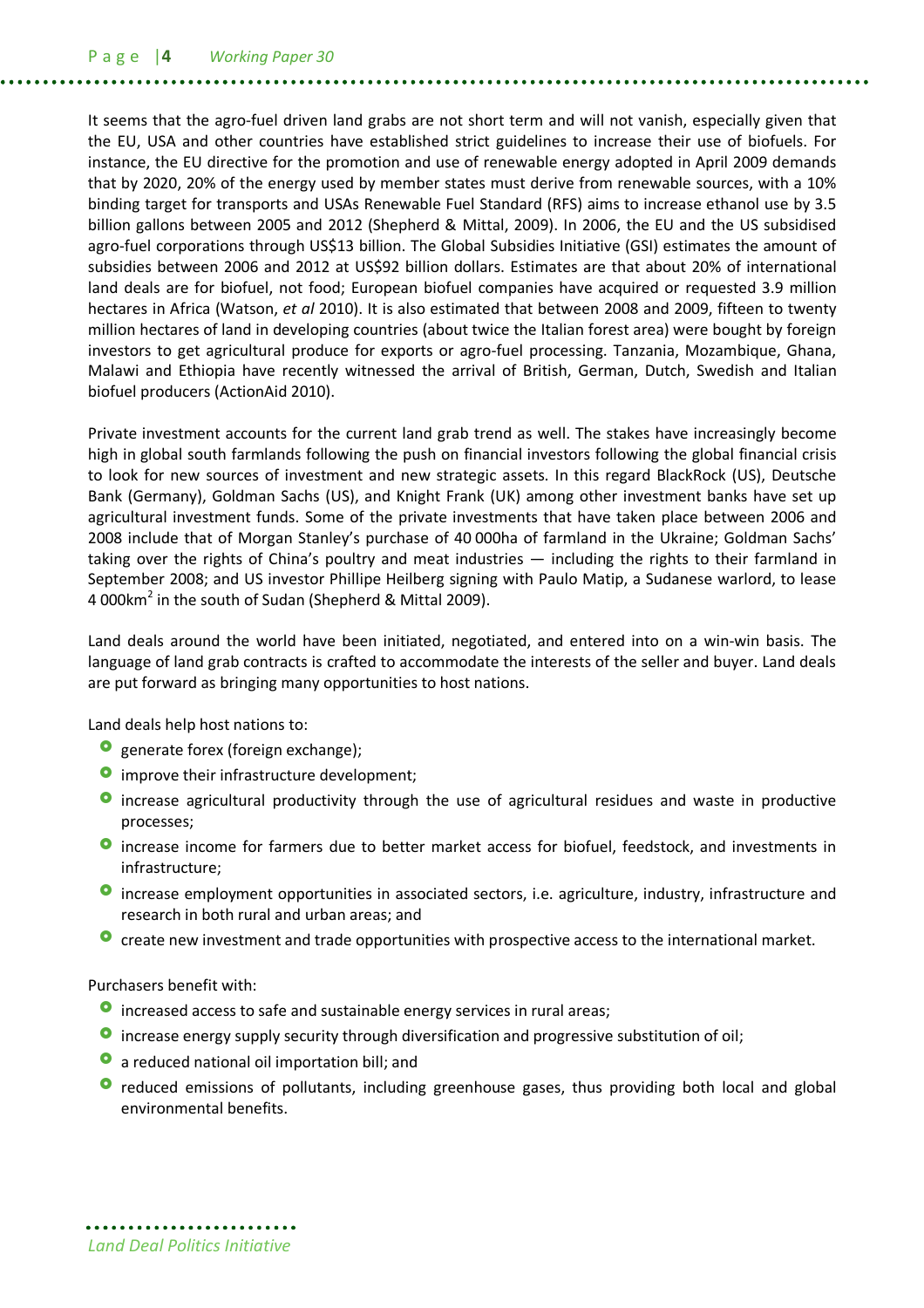However, a deeper analysis indicates that host nations have misgivings with land deals. Land deals of largescale farmland acquisitions by foreign actors raise a litany of human rights concerns for impoverished people in 'target nations'. Primary among these are: the undermining of local food production systems; the forced displacement of smallholder farmers and indigenous people; diminished access to resources by the rural poor; and the expansion of the export-oriented, agri-industrial complex (Shepherd & Mittal 2009).

### Understanding the political economy framework

Political economy is an attractive theoretical lens for scholars analysing matters around power and market. Political economy, as an analytical tool, appreciates that politics and economics are intertwined as they unfold in society; whatever happens in the realm of one force has a bearing on the other. Political economy reflects the conviction that politics and economics are inseparable when dealing with resources in society.

The economic side of the political economy analytical tool understands economics as the science of understanding human behaviour in the context of a relationship between ends and scarce means that have alternative uses (Robbins 1932:16). This is to say that economics pays attention to maximum utilisation of scarce resources at the disposal of the society. As such, the argument is that the parameters of economics encroaches on the domain of politics, especially as economic decisions have to be made in any effort regarding how scarce resources are to be used to the optimum. The decision-making process brings in power at play (hence politics) among different actors that have a stake in the optimum utilisation of resources. Decisions surrounding resources could be viewed as a factor gluing together economic and political aspects into political economy.

In the context of political economy, as pre-empted by the discussion above, politics is understood as the study of *power* and *authority,* and the exercise of power and authority. Power, in turn, means the ability of an individual (or group) to achieve outcomes which reflect their objectives. Weber (1947, 1520) defined power as '… the probability that an actor in a social relationship will be in a position to carry out his own will despite resistance, regardless of the basis on which this probability rests'. Similarly, authority 'exists whenever one or many people explicitly or tacitly permit someone else to make decisions for them in some category of acts' (Lindblom 1977:17–18). Thus, for example, Lindblom defines politics as the struggle over authority. As Drazen put it (2000:119), 'In an untidy process called politics, people who want authority struggle to get it while others try to control those who hold it.'

Alt and Shepsle (1990 cited in Drazen 2000) defined political economy as the study of rational decisions in the context of political and economic institutions, stressing explicit micro-foundations based on rational actors.The key feature of political economy analysis, therefore, is its insistence in responding to the questions of how politics impacts on economic outcomes and how power and authority affects the distribution of economic goods and services? This feature of political economy analysis falls within a history of economics that has always considered political forces not only as influencing economic outcomes, but often as a determining influence in politics (Drazen 2000).

Political economy theorists hold the view that processes of policy choice are both technical and political. Thus it is the understanding of political economy theorists that adopted policies might not be technically perfect other than being politically perfect. Policy choices are a matter of trade-offs between technical and political correctness. This is why actors are urged to be familiar with the dynamics of the political side if they are to influence the economic outcomes that are of interest. O'Malley (2009) argues succinctly that political economy focuses on: the interaction between political and economic processes; examining how power and resources are distributed and contested in different contexts; investigating the distribution of power and wealth between different groups and individuals; and the processes that create, sustain and transform the political and economic relationships over time.

Political economy analysis looks beneath surface appearances to uncover the underlying incentives, formal and informal institutions, and economic structures that drive, or constrain, change. The essence of political economy is well articulated by Alejandro Foxley, who observed that: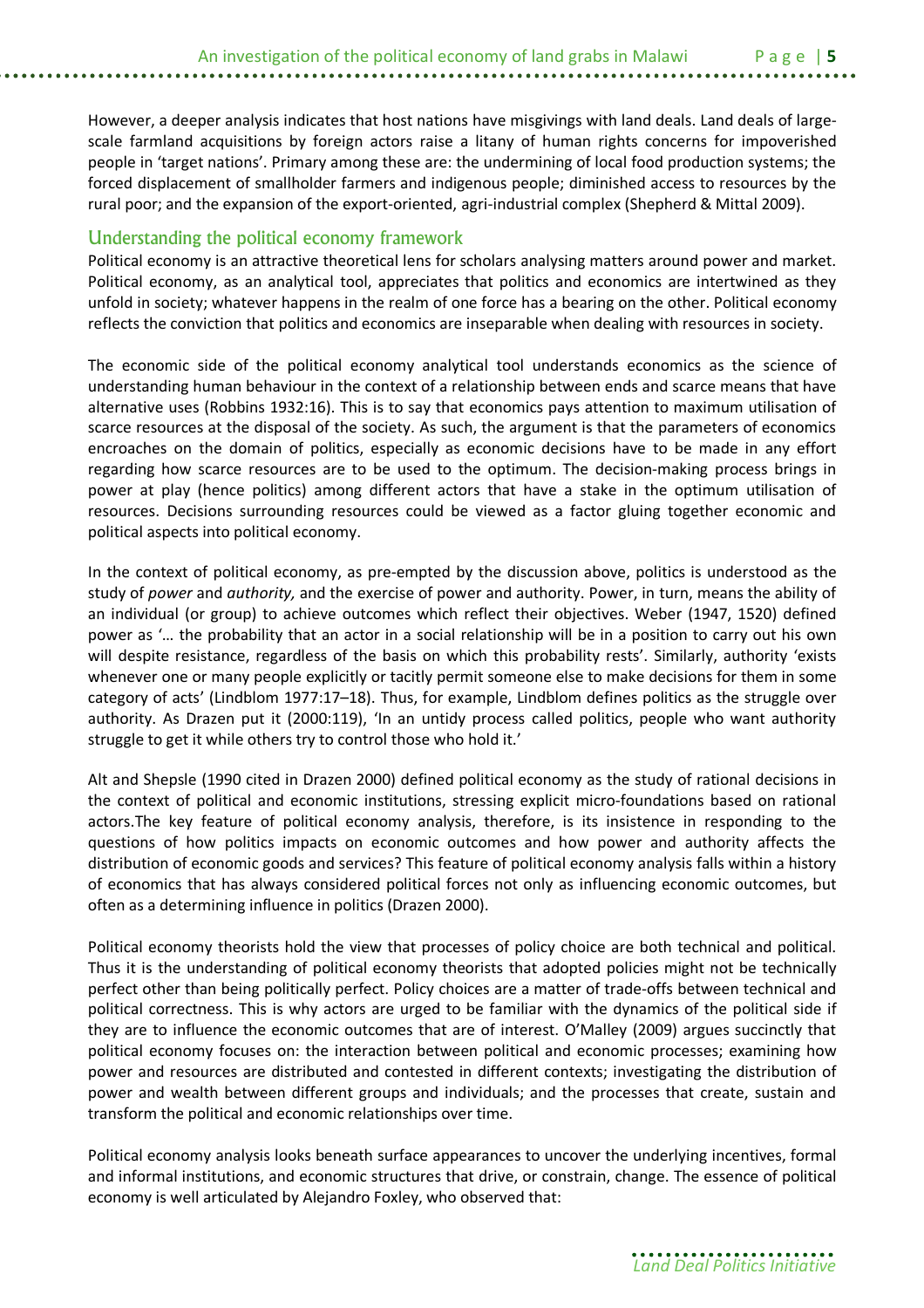*Economists must not only know their economic models, but also understand politics, interests, conflicts, and passions — the essence of collective life. For a brief period of time, you could make changes by decree; but to let them persist, you have to build coalitions and bring people around. You have to be a politician.*

Cited in Drazen 2000.

The political economy theoretical approach is relevant in interrogating the issue of land grabs at hand. The concentration on power dynamics makes political economy a useful tool in understanding that in land deals, different stakeholders may be governed by competing sets of formal and informal institutions so that concepts of 'playing the same game with the same rules' may be incorrect (The World Bank 2008). It can be argued then that power based political economy analysis is in a better position to alert, developing countries in this case, of the institutions that are created by powerful developed countries and multinationals in an attempt to arrive at a land deal.

# **3 Methodology**

This studies objectives required qualitative data if they were to be addressed and the research was guided by qualitative research designs. A Case study of Kasinthula Cane Growers Limited (KCGL) was employed with the intention of investigating the political economy of land grabs in Malawi. The logic of employing a case study here was that the findings could be generalised and applied in areas of interest with similar conditions. Particular emphasis was put on field work as a means of generating primary information that served well in making people-centred policy recommendations. Data was collected through key informant interviews, focus group discussions (FGDs), and reports from different institutions (including KCGL, Shire Valley Cane Growers Trust (SVCGT) and the Chikwawa District Council). Key informant interviews were held with: public officials in the Ministry of Lands, Housing Physical Planning and Surveys; civil society organisations implementing projects on land matters; farmers and officials at KCGL; and traditional leaders. A total of twelve FGDs were held each involving individuals from different villages surrounding KCGL.

# **4 Setting the context: KCGL**

The genesis of KCGL, located in the southern part of Malawi, dates back to 1974 when Malawi's government established a rice research scheme which it operated until 1996. Between 1974 and 1997, the Ministry of Agriculture and Food Security provided extension services to the rice farmers that had a piece of land in the scheme. Following a period of low production, that reached a low in 1996, due to drought, rice farmers in the scheme and the Malawi government were convinced that rice farming was a spent force as far as commercial and food farming was concerned. The 1996 draught attracted the attention of the president who compensated the farmers with MWK3000 (US\$20.13) and MWK6000 (US\$40.27)<sup>1</sup> for those with half band and full band pieces of land respectively. Climate change, reduced attention to research activities, and management problems were some of the reasons for low production.

KCGL was established in 1997 to turn a less productive piece of land under rice research production activities into a more productive piece of land that would be beneficial to the surrounding communities and the nation as a whole. KCGL was established as a private company under ownership of the SVCGT. Illovo guaranteed a loan to KCGL whereby the funds were used to acquire land on a 99-year lease from the government. KCGL engaged Agricane (Mw) Ltd by way of a tender to manage the scheme in addition to providing training and technical assistance to the cane growers.

KCGL covers a total area of 800ha of which 755ha is used for growing cane and the other 45ha is meant for growing maize by the 282 smallholder cane farmers engaged in the scheme. These farmers are allocated plots of equal size. The total area (755ha) was acquired within the period of three years (1997–1999). KCGL took-off with 103 smallholder farmers in 1997 and later incorporated an additional 179 smallholder cane

 $\overline{\phantom{a}}$ 

 $1$  Value in US\$ at the time of transaction.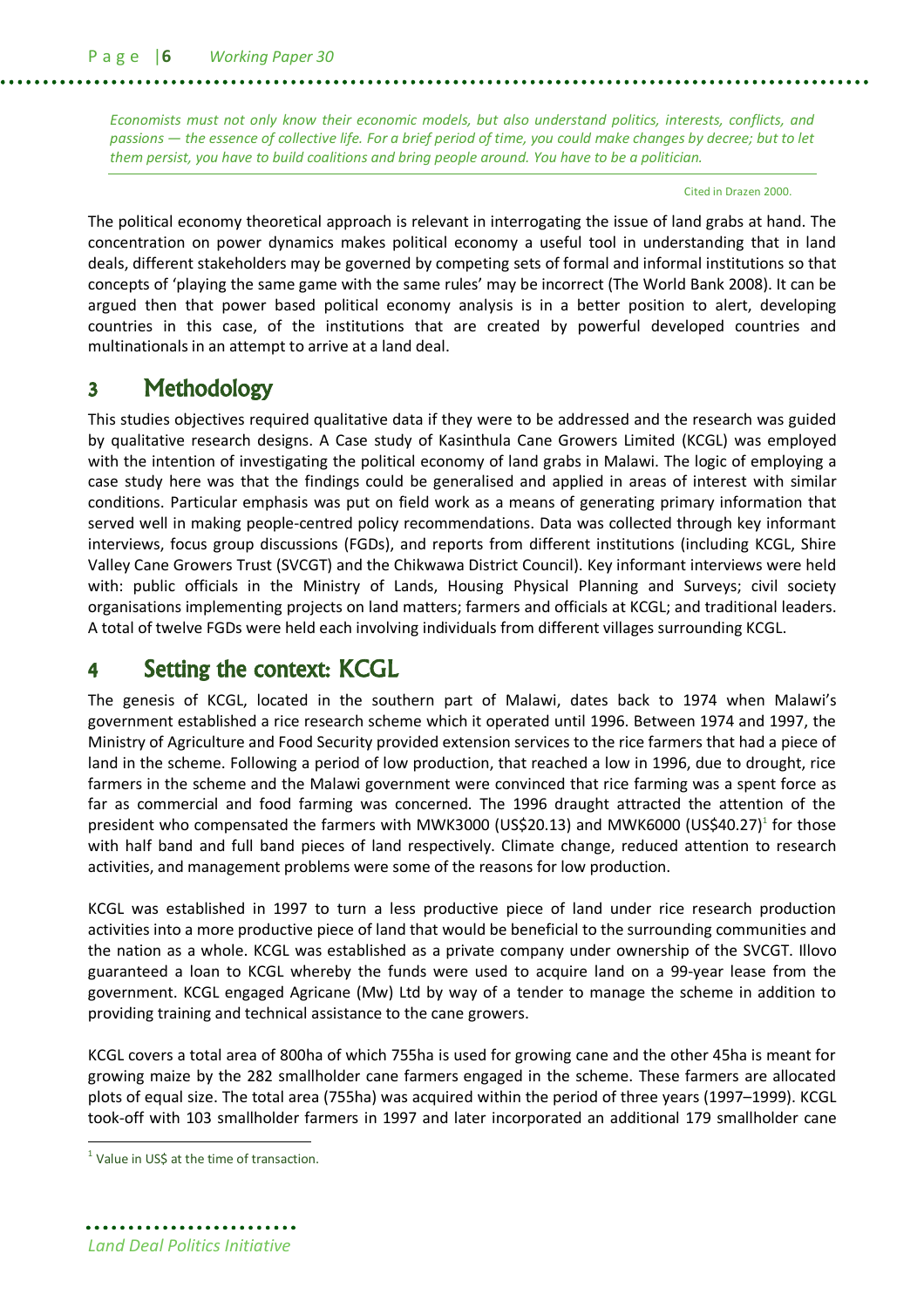farmers in phase two which saw the extension of the scheme to the current 755ha under cane. KCGL is still in an extension drive; it started implementing phase three in 2010. When phase three is completed, it will bring the total land under its control to 1 200ha; thus, phase three will include another 400ha. The status quo is that land is being developed into a cane growing scheme, implying that issues of acquisition have already been concluded. Phase three of KCGL was meant to be in full operation by August 2011 and bring on-board an additional 200 smallholder cane farmers (bringing the total to 482). KCGL management is on record as having told the visiting International Finance Corporation (IFC) vice president Lars Thunell that they want to further expand the current 755ha of cane growing to 3 000ha by 2015 (Sabola 2010).

Illovo Sugar Group Limited has a 70% interest in these mills and surrounding estates. At Nchalo the outgrowers consist of only those smallholders falling within the irrigated Kasinthula project. All outgrowers are contracted to the mills through standard Cane Supply Agreements (CSAs), which detail the obligations of both parties in the procurement and milling of the cane. These agreements are normally negotiated with the mill on behalf of the smallholders by the boards of management companies representing these smallholders. No individual smallholder is contracted to the mills. All contracts are signed between the miller and the body or management company appointed to represent the smallholders. In addition there are contracts between management companies and smallholders, which detail the obligations of both parties in the growing of cane as well as with the administrative and financial controls.

Kasinthula growers at Nchalo are also highly reliant on Illovo Sugar for the bulk purchasing of farm inputs. Illovo charges a 15% handling fee on all farm inputs purchased on their behalf. At Nchalo, the Kasinthula growers are charged 25% of their turnover, deducted at source by Illovo Sugar to cover the initial development loan repayment to the European Investment Bank (EIB). In addition, a flat 6% of turnover is charged as a management fee, with an additional 5% incentive payable based on yield and profit — this results in a maximum of 11% management fee. The management fee is paid to Agricane, which is the management company currently in charge of daily operations (Church, *et al* undated).

# **5 Findings and Discussion**

### Players in land transactions at KCGL

An understanding of the actors and their identities in every game with political and economic strings is critical in unpacking power dynamics among parties which have an impact on transactions. To this effect, power dynamics affect the outcome of deals to be sealed, including those on land ownership transfers and land usage. It is vital to appreciate the players at KCGL where issues of land transfer and usage do emerge.

### *Kasinthula Cane Growers Association*

The Kasinthula Cane Growers Association (KCGA) is an association of sugarcane outgrower farmers that was formed in 2011. The birth of the KCGA was motivated by the fact that outgrower farmers wanted to have a forum they could utilise to advance their interests. The formation of the KCGA is associated with failed attempts by outgrowers to take their grievances to KCGL management because of the *'go-alone'* approach that outgrowers were taking, which was easy for KCGL management to defuse. Without the mandate to make legally binding decisions on all farmers the KCGA is currently the main institution of representation and authority for farmers in matters relating to sugarcane growing, this includes: land transfers; land usage; land development; sugarcane haulage; and brokering the acquisition of more land to sugarcane schemes.

Specifically, the KCGA was established to:

- **O** bring unity amongst farmer members;
- **O** improve the economic and social conditions of the smallholder farmer members through direct interaction with, and intervention on behalf of the members;
- **O** facilitate and foster productive communication between the Association (and its members), and KCGL, through the Trust, on the performance of the Kasinthula business;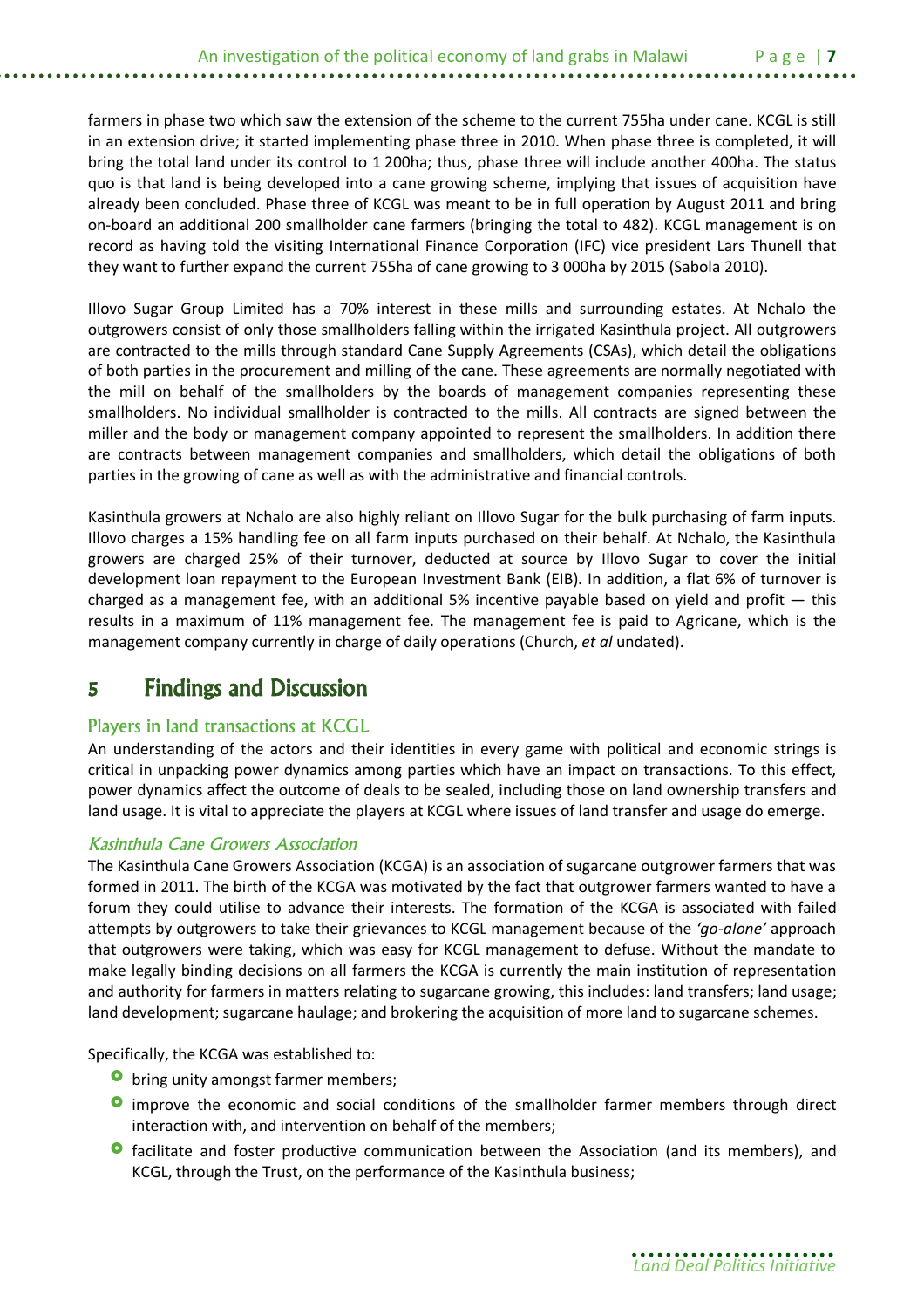- **O** facilitate business activities and services and provide linkages with public and private sector service providers which benefit the interests of its members;
- **O** facilitate smallholder empowerment through better information, training, and advocacy;
- **O** promote agribusiness, and off-farm income generating initiatives with member organisations;
- **O** incorporate appropriate policies to empower women for active participation in all aspects of the Associations' endeavours; and
- **O** represent and promote the interests of its members nationally, regionally, and internationally.

The KCGA is rated highly among outgrowing farmers because of the good performance displayed so far. For instance, the KCGA in conjunction with KCGL have worked together on meeting the demand to open new sugarcane schemes. In the interest of developing the areas around KCGL, some outgrowers have been excited by the news of other sugar schemes. However, the support given to the KCGA by outgrower farmers has in some cases been limited because of their perceived closeness with KCGL management especially when it comes to negotiating for better prices. Some outgrowers fear that the KCGA might turn into 'agents of KCGL' and get captured with time if they do not keep a distance from KCGL management.

### *The Shire Valley Cane Growers Trust*

The SVCGT is another player in the sugar sector concerned with land issues. Though linked to KCGL, the SVCGT mandate extends to all sugar schemes in Shire Valley. Directly related to matters of land ownership and transfers, the SVCGT owns land (and buildings) on behalf of people necessarily to enhance the growing of sugarcane in the Shire Valley. To this effect the SVCGT has leased 755ha of neighbouring sugarcane land from the Malawian government. As a benefit of membership, farmers that have offered their land to the sugar scheme, are each guaranteed a plot of land which is subleased from the SVCGT for 25 years.

The SVCGT is driven to acquire land as land ownership is a condition to the access of loans from financial lending institutions. Since customary land is held by people, the SVCGT has to own it on behalf of people. The SVCGT owning land on behalf of people has led to confusion over the ultimate and legitimate title holder of the land over time. In an FGD with farmers, one participant pointed out:

*... because SVCGT has to repay the loan, it clings to the land. They chain us so that we cannot lease use it to grow crops of our own choice. Then the land is theirs not ours because if it were our land, we should have been able to use it as we see it fit.*

What is confusing to the people is the matter surrounding leasing and sub-leasing. The primary interest of the SVCGT complements that of the KCGA — i.e. promoting the interests of farmers as they bond their land to sugarcane growing.

Other objectives of the SVCGT include encouraging smallholders to:

- **O** grow and cultivate cane and other crops grown at Kasinthula and through the Shire Valley;
- **O** promote and protect farmers' interests;
- **O** collect and disseminate cane farming information;
- **O** represent interests and act for farmers when dealing with Illovo;
- **O** ensure sugarcane is supplied to Illovo;
- distribute income and dividends from cane production to farmers as per entitlements;
- **O** own land and buildings on behalf of the farmers;
- $\bullet$  encourage and assist in developing sugarcane schemes in the Shire Valley; and
- **O** solicit funds for Kasinthula and other new schemes in the Shire Valley.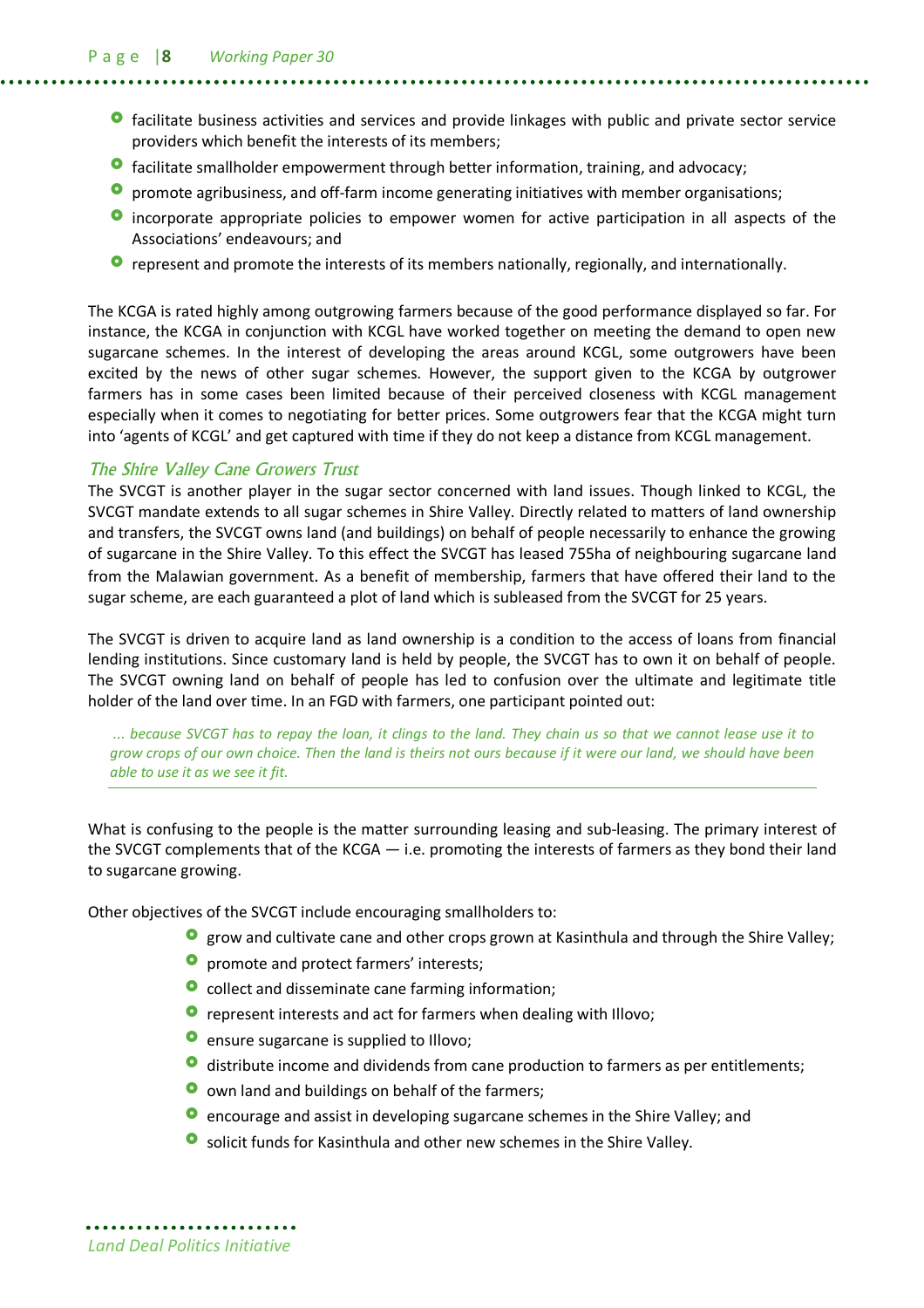#### *Chiefs*

Chiefs are the other important players in the land deals in the Shire Valley. Chiefs are said to be the custodians of the land, as such they have influence on the allocation of pieces of land. The role that chiefs play in allocating plots is used as an instrument for distributing favours in the society, consequently creating their own network of winners and losers. However, in cases where there are strong forces from 'above', Chiefs are relegated to figureheads. Their inability to command influence in other quarters of society make them inefficient representatives of the people when confronted with pressure or demands for land from the elites, particularly those aligned to the government.

At KCGL, chiefs play the role of gatekeeper, whereby they facilitate the opening of new sugarcane schemes and the expansion of old ones. In problematic land deals, chiefs are mediators who negotiate for a deal with KCGL and the SVCGT on behalf of the local people. Chiefs in the area have in many cases been left with no option to reject offers regarding the opening of new schemes and the expansion of KCGL because of forces from 'local people' and policies being pursued by central government. On the latter, chiefs are agents that have to serve the government of the day and are supposed to support government policies.

In Malawi under the Greenbelt Initiative, sugarcane is being promoted as one of the foreign exchange (forex) earning cash crops. In this regard, opposing the proposal to offer land for establishment of sugarcane schemes is interpreted as a 'failure to serve the government of the day' which may attract formal or informal sanctions. The clause saying that 'chiefs should serve the government of the day' is brought into the equation of land deals where the subjects are opposed to changing the crops they grow, especially from food crops to cash crops. Chiefs may act against their subjects' will; this can be appreciated from the observation of one respondent:

*... we were shocked with the change of mind of our chief. At the onset of the project, the chief and us were speaking the same language, that of against giving up our land. We were against the idea of giving up our land for cane growing because we understood the nature of the sugarcane growing business as that which one day we will wake up only to realise that we have no land where to grow crops of our choice. We were overtaken by the position held by our chiefs who seem to have been convinced with the idea of cane growing as the only remedy for our problems.*

### Hoodwinking, voluntarism and grabbing in the land acquisition processes

Fieldwork shows that the three phases of growth of KCGL have been accompanied by different features of politics and economics as far as getting land for the scheme is concerned. In all three phases, forces of politics and economics are evident in urging people to shift from food crops to the cash crop of sugarcane.

Acquisition of land in phase one of KCGL by the smallholder farmers was automatic as farmers that had a plot in the 'failed' Kasinthula Rice Scheme Station (KRSS) were maintained in the cane project.It is interesting how quickly farmers 'choose' to grow sugarcane, and not maize or another food crop, when substituting their initial food crops — i.e. rice. The 'failure' of rice presented an opportunity to Illovo Sugar (Mw) Limited to sell the idea of sugarcane growing to farmers who had plots in the KRSS. The misfortune at the KRSS coincided with the interests of Illovo to expand following the surplus capacity it had in the mid– 90s. After consultation with different stakeholders, it was decided that an outgrower scheme would be set up to meet this shortfall, giving local smallholders the opportunity to take part in cane growing as independent producers rather than as Illovo employees.

KCGL acquired additional land for cane growing in phase two, as all land under the KRSS was already developed in phase one. Land close to KCGL was targeted. The process of obtaining land involved KCGL negotiating mainly with the chiefs; traditional leaders in turn negotiated with their subjects on behalf of KCGL. Chiefs have played the critical role of gatekeeper in land deals between KCGL and potential smallholder farmers as they are perceived to have an influence in the decision making process at the local level. Upon getting consent from individuals, whose land was targeted to be part of the scheme, KCGL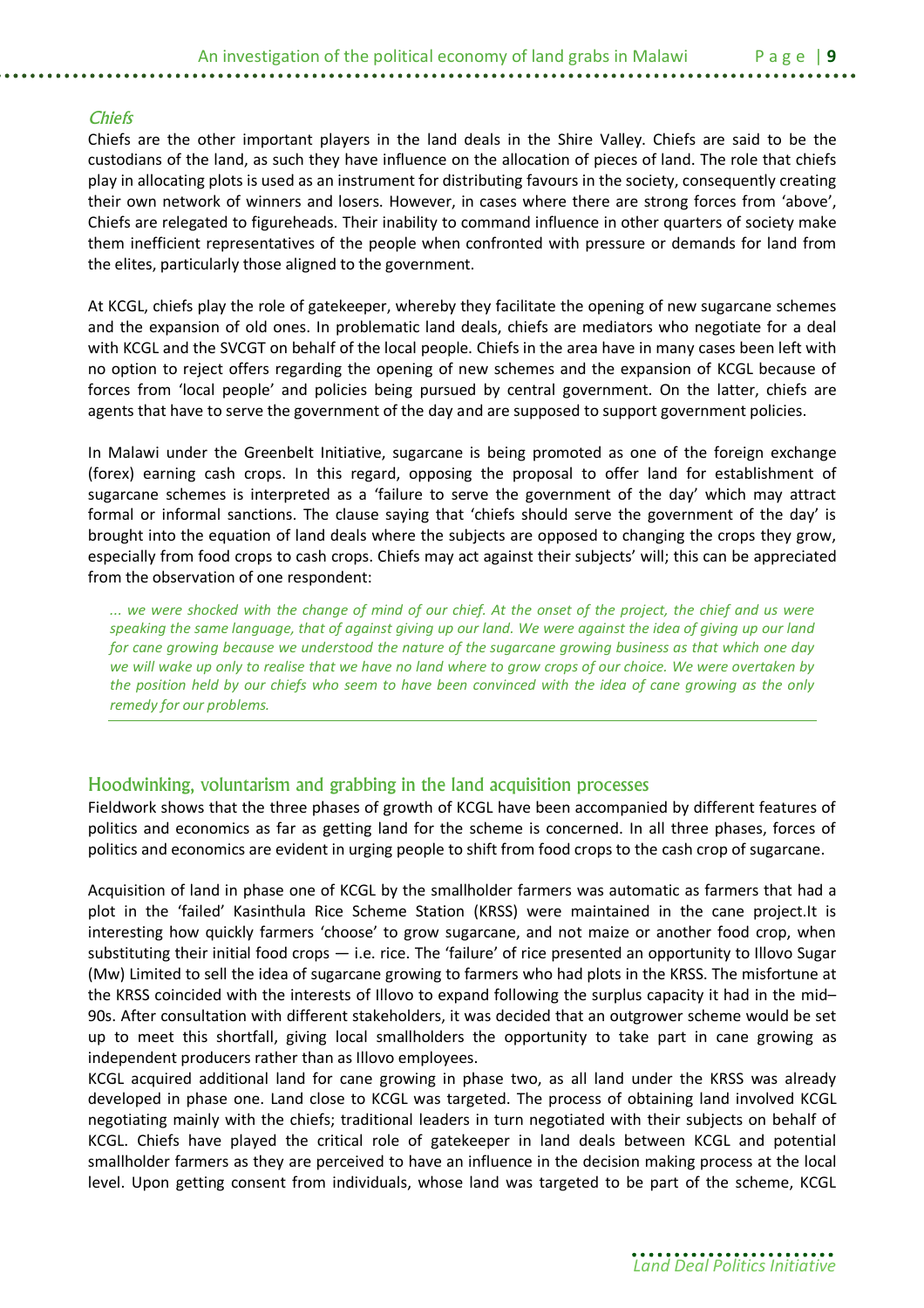developed the land. The developed land is divided into plots given to farmers equally. No compensation is given to individuals whose land has turned out to be part of the scheme because they are seen to be beneficiaries of KCGL by virtue of being outgrowers. Compensation is also not given to the people whose land becomes part of KCGL because they are contributing to the economic development of the community and the nation at large; their piece of land then becomes forfeit to development as a communal interest.

Phase three of KCGL's extension saw the acquisition of 400ha. Phase three commenced in 2005 with a delegation from the EUaccompaniedby officials from local communities paying 'courtesy call visits' to the traditional leaders of the targeted villages. The traditional leaders called a meeting with their subjects to sell the idea, as conceived of by the EU, of using their land  $-$  that was then being used to grow cotton  $-$  to grow cane, under an outgrowers arrangement. The EU and KCGL officials from local committees also came for a second time to sell the idea of cane growing to the villagers themselves.

KCGL's process of acquiring land and changing the type of crop to be grown has employed techniques of coercion and manipulation that undermine the notion of voluntary submission with a sober and objective mind. This was particularly apparent with phase two and three of the extension project. For instance, in phase three KCGL persuaded the traditional leaders that cane growing is better than cotton by making reference to the benefits accrued by the smallholder farmers in the scheme:

*… are you not admiring those sugarcane farmers from Chinangwa village who are making progress financially and materially?*

Interview with Key Informant 20 September 2010.

#### Main silencing factors in KCGL land deals

KCGL land deals reflect a trade-off situation with the community and farmers advancing immediate interests whilst KCGL pursue both immediate and strategic interests. KCGL's interests have been carefully advanced amidst resistance through mechanisms that have prevented the latent tension and frustration or 'silencing mechanisms'. These mechanisms are embedded within the agreements between the community and farmers; the KCGL and others are external to the formal rules guiding all parties. The silencing mechanisms include Premium Fairtrade and the growing of maize in the scheme.

#### *Premium Fairtrade*

The genesis of Fairtrade dates back to the late 1970s. In the present age, Fairtrade is considered to have two faces: a political/economic movement; and a product certification system. Fairtrade aims at connecting small-scale farmers to the Fairtrade market of the EU and recently, the USA whereby they have their products bought at above market prices. To this effect, Fairtrade is considered as:

*… an opportunity to overcome some of the challenges they face … Fairtrade relationships aim to improve the*  well-being of producers, their families, and communities with the provision of quaranteed prices and social *premiums. In addition, certification encourages greater participation, democracy, and transparency in trade and community relations to empower smaller-scale producers.*

Oxford Policy Management and Sustainable Markets Group 2000.

With technical advice from its partners (Illovo and Agricane), KCGL managed to acquire Fairtrade certification in 2002. David Phillips (2009) points out that KCGL became the first African-Caribbean-Pacific sugar producer group to receive Fairtrade certification. Phillips also observes that part of the motivation for certification is that Malawi is seen as a relatively cheap producer of good quality sugarcane and therefore more likely to be able to increase exports in the new free-trade, post EU, sugar regime era. Moreover, Fairtrade is seen as one form of intervention that provides additional layers of support to poorer producers.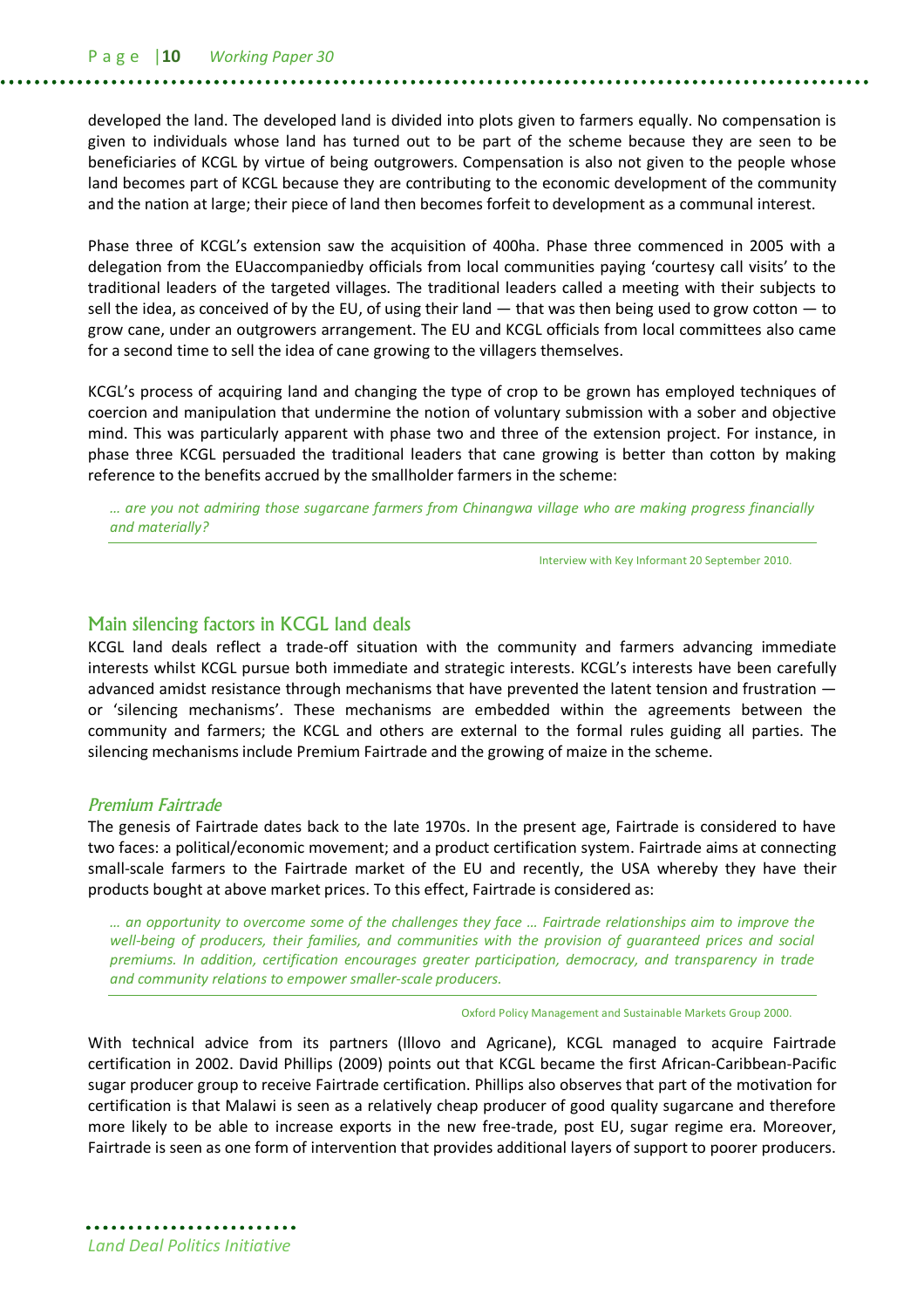Illovo plays a role in making deals with Fairtrade buyers in the USA and  $EU -$  including Wholesome Sweeteners, Napier Brown, Twin Trade and Traidcraft — to sell the sugar milled from the smallholder farmers on the local Fairtrade market. The price clause in the deal stipulates that for every ton of sugar purchased from Illovo, trade purchasers pay a premium of US\$60, which goes directly to a fund managed by a farmers' committee called Premium Fairtrade. In the first two years, more than 3 500T of sugar was sold to Wholesome Sweeteners alone. In 2004, more than one quarter of KCGL's output was sold on the Fairtrade market. By the end of 2005 KCGL expected to sell up to 4 000T to Fairtrade buyers resulting into US\$240 000 in premium payments. As of October 2010, KCGL earning's per tonne was MWK50 000 (Sabola, 2010). *Figure 1* below shows KCGL's production and revenue history.

| <b>Description</b>                                                                                                                                                                                                                | Unit       | 2006-07    | 2007-08    | 2008-09    | 2009-10    | 2010-11    | 2011-12     |
|-----------------------------------------------------------------------------------------------------------------------------------------------------------------------------------------------------------------------------------|------------|------------|------------|------------|------------|------------|-------------|
| Sugarcane                                                                                                                                                                                                                         | Tonne      | 78649      | 64028      | 69831      | 68955      | 69523      | 69320       |
| Production                                                                                                                                                                                                                        |            |            |            |            |            |            |             |
| <b>Average ERS</b>                                                                                                                                                                                                                | %          | 12.12      | 12.32      | 12.96      | 12.48      | 12.05      | 11.14       |
| (estimated                                                                                                                                                                                                                        |            |            |            |            |            |            |             |
| recoverable                                                                                                                                                                                                                       |            |            |            |            |            |            |             |
| sucrose)                                                                                                                                                                                                                          |            |            |            |            |            |            |             |
| Sugar                                                                                                                                                                                                                             | Tonne      | 9770       | 7891       | 9064       | 8609       | 8378       | 7723        |
| Produced                                                                                                                                                                                                                          |            |            |            |            |            |            |             |
| Price of Sugar                                                                                                                                                                                                                    | <b>MWK</b> | 36217      | 42256      | 45442      | 51403      | 54064      | 62452.17    |
| Per Tonne                                                                                                                                                                                                                         |            |            |            |            |            |            |             |
| Total Turnover                                                                                                                                                                                                                    | <b>MWK</b> | 359 380860 | 333 450622 | 411 885451 | 442 514855 | 457 645544 | 465 million |
| $\alpha$ is the contract of the contract of the contract of the contract of the contract of the contract of the contract of the contract of the contract of the contract of the contract of the contract of the contract of the c |            |            |            |            |            |            |             |

### **Figure 1: KCGL Production and Revenue History**

Compiled by author from the Shire Valley Cane Growers Trust 2006-12 reports documents.

The agreement between KCGL and Fairtrade buyers is not without condition; the deal demands that profits from sugar sales at Fairtrade be solely used for community development in villages that are within a 15km radius of the scheme. These community development projects include drilling of boreholes and the construction of hospital and school blocks. Premium Fairtrade funds, as a rule, cannot be given in cash to farmers. The 'unofficial' requirement is that the funds be spent on:

*… visible and tangible projects so that when our counterparts from abroad come to inspect what we are doing, they should see with their eyes that we are not embezzling their funds and in so doing we prevent ourselves from being in bad books with the hands that feed us.*

Interview with a farmer who is involved.

It is interesting to note that profits are considered by the farmers not as their earned revenue but rather as a 'donation' from the buyers, who are seen as well-wishers. The clauses in Premium Fairtrade have not been religiously followed — as evidenced by events at KCGL. The committee has not issued money as dividends to the farmers, which they get annually as part of the agreement. The committee has, however, succumbed to pressure from farmers to providing items that they request for their personal and/or family use. One respondent observed that:

*… management and committee members are afraid of being attacked by farmers when they refuse them their dividends'.*

Interview with a smallholder farmer in KCGL on 21 September 2010.

#### This pressure has resulted in farmers:

*… coming here to let us know things that they would want to have this year. Many of them have gone away with iron sheets, cell phones, bags of maize, bicycles, bags of cement, and panga knives. The guiding principle in the selection of the items is that they should get items whose value is equivalent to the dividend which is equal to all farmers.*

Interview with Chairperson of the KCGL phase one on 20 September 2010.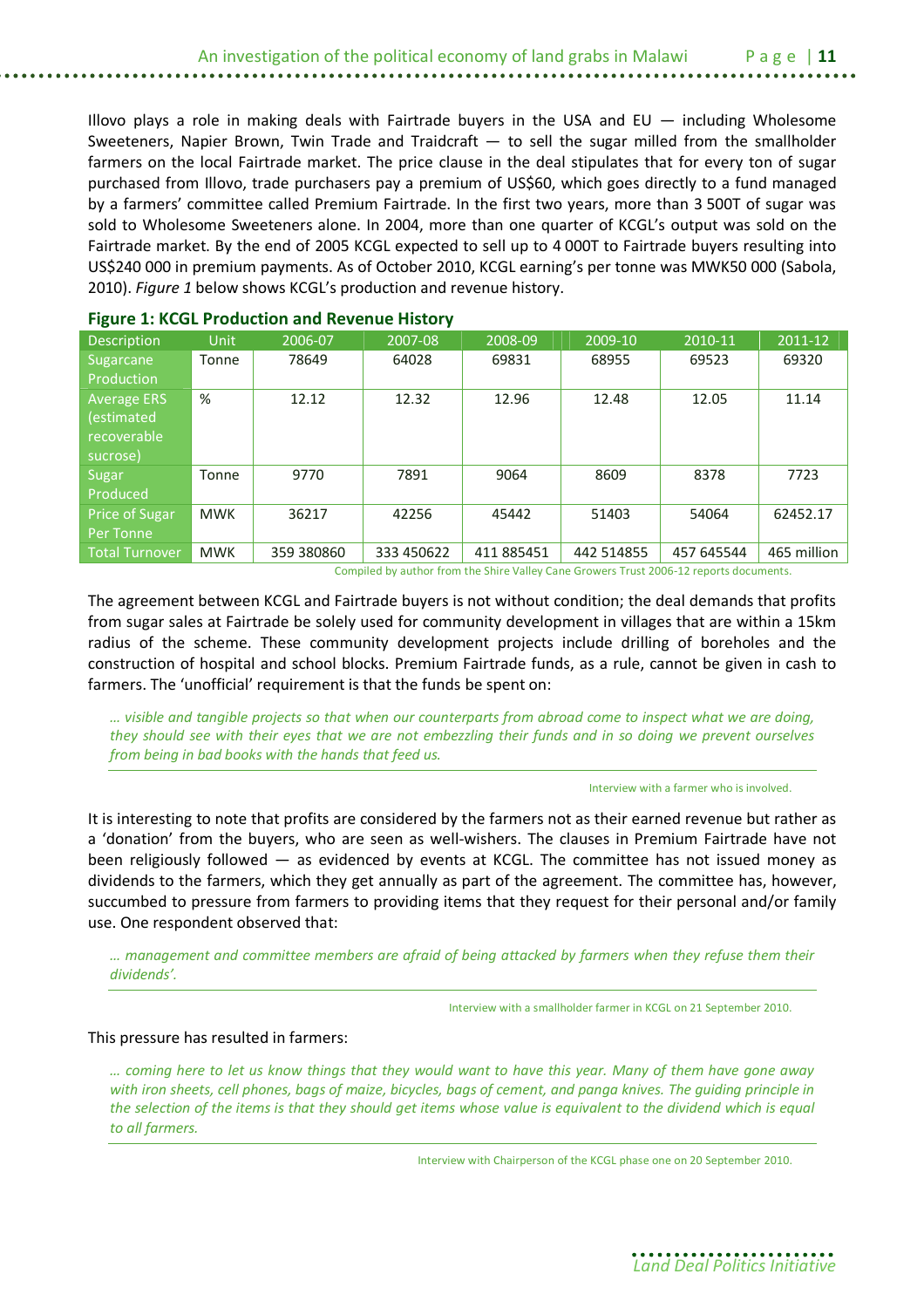Take note that KCGL does spend Premium Fairtrade funds on three activities, namely: community development projects; paying of dividends in kind; and development of the scheme. The community developments so far have included the provision of water and electricity, construction of school buildings, clinics, roads, bridges and a water treatment plant.

*… the premium earned from the sales has led to significant improvements in the lives of ordinary people. In the village of Kapasule, for example, where women and children used to have to carry water for 15km from the nearest village with clean water, the Fairtrade premium has helped them build their own borehole and pump.*

#### Kate 2005:1

Analysis reveals that Premium Fairtrade is incorporated in the Fairtrade market to give the transactions a face of corporate responsibility. The Fairtrade market helps KCGL to positively brand its corporate image so as to receive continued support from the community. Premium Fairtrade has managed to counteract the forces against land reform in the KCGL catchment area by targeting a wide audience by virtue of them being communal in nature. Beneficiaries of the premium are within a 15km radius from the scheme; this includes both smallholder cane farmers and non-smallholder cane farmers. The leakage of benefits to nonsmallholder farmers has prevented the same from airing views against corporate land grabbing as they:

*… send their children to schools constructed by KCGL from premium, go to the hospital constructed with premium funds, and have electricity connected to their houses under the courtesy of premium funds among some of the benefits.*

Interview with a smallholder farmer in KCGL on 21 September 2010.

Premium Fairtrade has also played a role in suppressing dissenting views on the way land is transferred from individuals to KCGL. Individuals that show resistance to KCGL are branded 'enemies of development' and face the wrath of the traditional leaders. The power of the chiefs, propelled by the power of the mob, forces those who do not want to be part of KCGL to unwillingly become part of it for fear of reprisals.

*… who can argue with the traditional leaders, especially this time around that you will need the same chief to give you a coupon for the subsidised farm inputs. Fellow villagers will also be irritated thinking you are blocking them from being awarded development initiatives.*

Interview with a smallholder farmer in KCGL on 21 September 2010.

#### *Maize growing*

The Kasinthula scheme has grown only sugarcane since 1997 when it ceased to be a rice research station. Other crops were ruled out on grounds of unfavourable climatic conditions and not being profitable. The original KCGL concept was seen in phase one where only sugarcane was grown until outgrower farmers submitted a request to management that land should be spared within the scheme for them to grow maize. Outgrower farmers made this request because they had no land to grow maize after they had surrendered their land to the scheme. Surrendering land to KCGL meant opting to be cash crop farmers instead of food crop farmers. KCGL persuaded farmers to commit their land to cane growing by telling them that:

*… you will get maximum benefit from this land. You will realise income more than what you need to buy food.*

#### Interview with a smallholder farmer in KCGL on 21 September 2010.

In this analysis, it is critical not to turn a blind eye to the fact that the price of both cash crops and food crops are critical to a cash crop farmer's wellbeing. The Fairtrade Foundation (2009) states of its producers that: 'farmers like most smallholders, are net food buyers and as such only a minority have gained from increased commodity prices.' For example, in southern Malawi many cash crop farmers grow sugarcane. However, the KCGA reported in 2009 that the families of their 300 members are spending on average 80% of their income on food, compared to around 50% a year before, causing many families to now eat one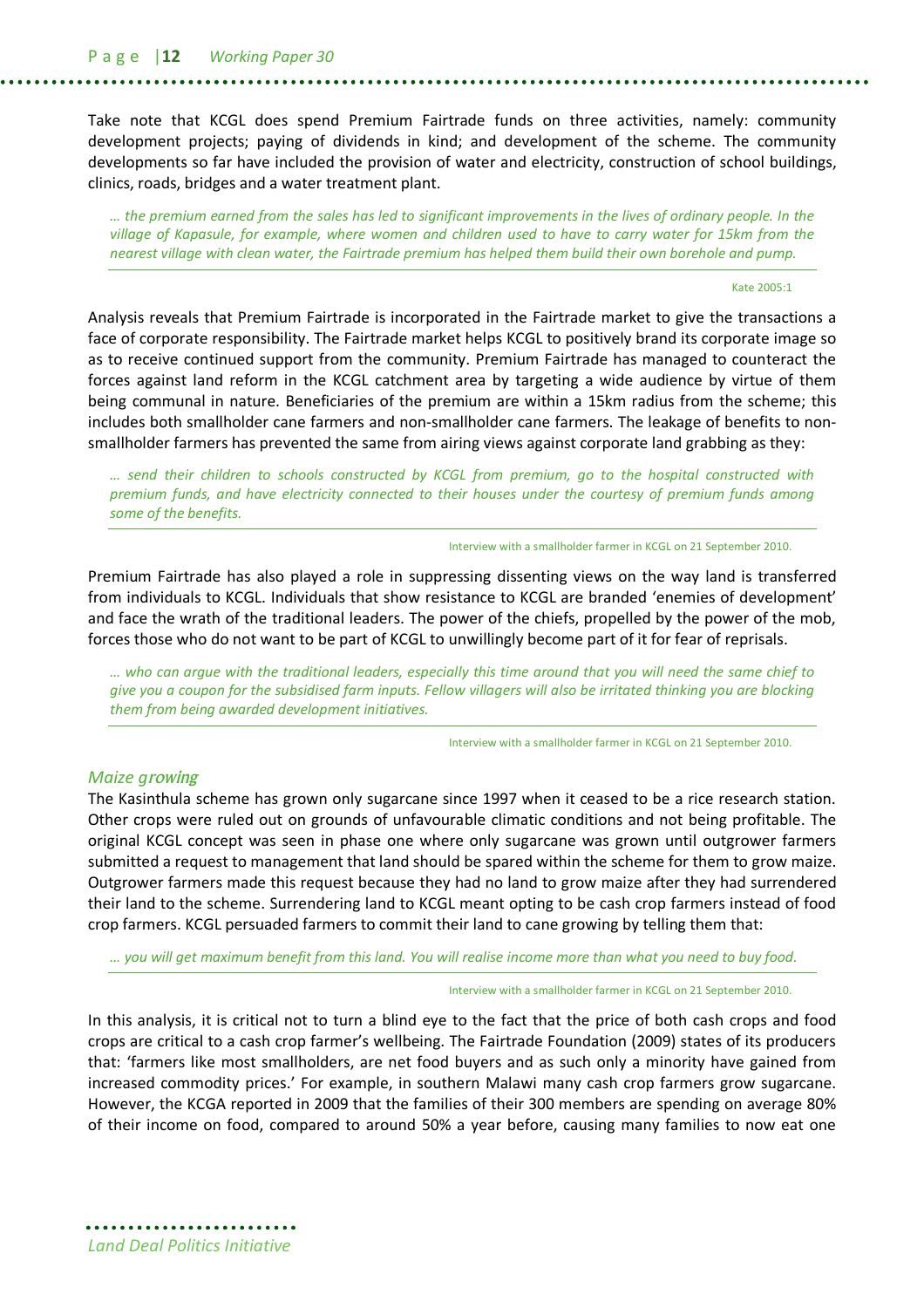meal less a day. This is the case even though many of these farmers still grow much of the food that they eat; even so they still buy more food than they sell (The Fairtrade Foundation 2009).

Food insecurity experienced by the cane outgrowers ignited demands by the farmers to have part of the land for the scheme used for the growing of maize. Refusal of this proposal would have resulted into farmers pursuing the option of reclaiming their land; sentiments suggesting this had been emerging amongst smallholder farmers. Extension phase two addressed the concern of the farmers by allocating each farmer 0.5ha to grow maize. KCGL irrigates the plots used to grow maize by the farmers. An interview with one of the smallholder farmers indicated that sentiments against the 'taking away of the land' were dying out because of KCGL's compromise to let farmers grow maize:

*It is at least okay now because we are allowed to grow maize in the scheme and this has improved our food security at a household level. In those days when we were buying maize from those without plots in the scheme, they used to sell their maize at exorbitant prices because they thought we have money. People softened up on the demands to have their land back when they allowed farmers to be growing maize in the scheme.*

Interview with a smallholder farmer in KCGL on 20 September 2010.

### Marginal land: From whose eyes?

 $\overline{a}$ 

As indicated above, KCGL has undergone two phases of extension and it is currently in the third phase. Interviews with different stakeholders established different narratives as to why there has been shift in the utilisation of land from rice to sugarcane in the first phase, and maize and cotton to sugarcane in the second and third phases of the extension of KCGL.

From Government's point of view, growing cane at the Kasinthula scheme is critical for: development of the agricultural sector; economic growth; and reducing poverty among the rural communities as contained in the Malawi Growth and Development Strategy. Community members view the growing of maize as a commercial venture as they are shareholders and earn income. Those who conceptualised the idea of KCGL saw land at Kasinthula as being 'unproductive' under rice farming but with the potential of being utilised to the maximum under cane growing. Some national and international non-state actors have also seen land at the Kasinthula scheme as being unproductive. To this effect the EU, a development oriented philanthropist organisation committed to helping developing countries, has been a trusted and cooperative partner in transforming this unproductive land into a huge success story with sugarcane growing from phase one.<sup>2</sup> The EU bankrolled the expansion project of KCGL by giving grants. The land at Kasinthula, as seen by different eyes, has different reasons to change the crops being grown if it is to be utilised to the maximum. More importantly, it is also argued that if this optimal utilisation is to be attained, change of land ownership has to be effected as well. Note that Chinsinga (2008) has tackled the politics of land reforms in Malawi using a case study of the Community Based Rural Land Development Programme (CBRLDP) — the CBRLDP is funded by the World Bank. Chinsinga's study provides a good reading on 'who is categorising land as underutilised or marginal and why.'

From the insiders' (community members) eye, the narrative that convinces them to shift from rice, maize, and cotton growing to cane growing is the generation of revenue. Community members at Kasinthula think of shifting to cane growing as a strategy to earn higher income because market conditions are not in favour of their traditional crops namely rice, maize and cotton. It was pointed out by one farmer that:

<sup>&</sup>lt;sup>2</sup> As of 2008, Malawi had received €5 667 000 under the accompanying measures, in 2006 (€6.67 million) and in 2007 (€5 million). These funds are being used for: a series of studies ( $\epsilon$ 267 000); farmer and management capacity building ( $\epsilon$ 2.4 million); phase three expansion of the Kasinthula outgrowers' scheme in Nchalo (€2.55 million); and improving feeder roads at the Dwangwa outgrowers' scheme (€350 000). The maximum contribution from the community to the Annual Action Programme 2008 on Accompanying Measures on Sugar in favour of Malawi was set at €4.911 million to be financed from budget line 21.060300 of the general budget of the European Communities for 2008 on: expansion of existing, or creation of new, outgrowers' schemes grants — (€4.8 million); audits — service contract — (€50 000); and evaluation — service contract — (€61 000). Source: Draft commission decision of the Annual Action Programme (2008).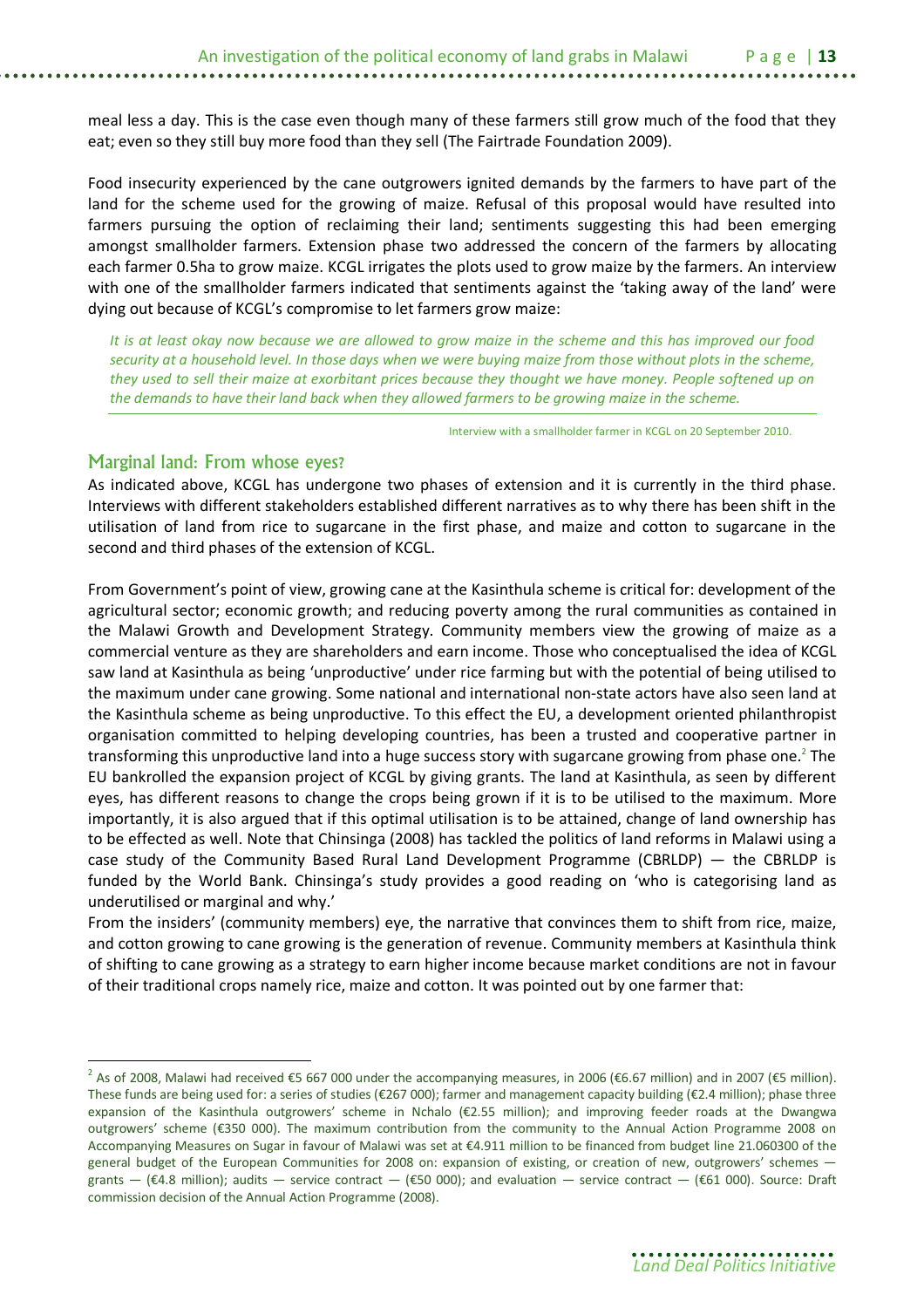P a g e |**14** *Working Paper 30*

*… If it were that cotton fetched more money than sugarcane, then I would not bother going for sugarcane growing because we are very much attached to the organisation and limited in our dealings under the current sugarcane growing arrangements.*

Interview with a smallholder farmer in KCGL on 20 September 2010.

Contrary to the insiders' eye, outsiders see land at Kasinthula as unproductive under the existing climatic and tenure conditions. From a political economy perspective, a useful debate here could be that of who is defining land at Kasinthula as marginal; for what reasons; and from his/her definition, what does 'productive' land constitute? Some experiences at Kasinthula, similarly experienced around the globe, indicate that reforms have been another incidence of inaccurately defining land as: unproductive; marginal; idle; degraded; under-utilised; sleeping; wasteland; or abandoned cropland. Changes surrounding land matters at Kasinthula are under the influence of what might be considered a distorted perception that:

*... there are millions of hectares of such land around the world, especially in Africa, which are of no importance for biodiversity or carbon sequestration, and which play no role in food production or, presumably, in guaranteeing people's livelihoods.*

Paul & Anderson 2008.

For instance, Chinsinga (2008) notes that the studies done by development partners such as EU, DFID, USAID, and the World in Malawi:

*… established the availability of underutilised, cultivable, arable land of 2.6 million hectares which could be targeted for redistribution through a carefully conceived land reform programme.*

The clash of narratives and interests supplies valuable input in the exercise of defining marginal land. More often (and KCGL is no exception):

*… land that is defined as 'marginal' is vital for the livelihoods of small-scale farmers … What governments or corporations often call 'marginal' lands are in fact lands that have been under communal or traditional customary use for generations, and are not privately owned, or under intensive agricultural production.*

Paul & Anderson 2008.

A close analysis indicates that what is regarded as idle land by outsiders is conversely a critical resource for individuals and communities at large. It may be collective or common land used by communities for generations, even though they have no formal title to it.

#### Outgrower scheme and contract out: (Re) Emergence of land grab tactics

Contract farming is described as an operation on a formal basis where an agreement is made between two parties (a contractor and contractee) for financing, growing, management and marketing under defined circumstances by the farmer to the contractor and contractor to the outside (Kumwenda & Madola 2005). Kumwenda and Madola observe that the history of contract farming in Malawi dates back to the 1970s where parastatal crop authorities that were established to promote the production of sugar, tea, coffee and flue cured tobacco engaged farmers to grow specific crops that they would buy.

Contract farming declined in the late 1980s and 1990s. However, the new millennium has seen its revival. According to the Malawi Agricultural Sector Investment Programme contract farming is endorsed by government as contained in the Ministry of Agriculture's new policy on food and nutrition security in which contract farming is an important issue in addressing poverty through sustainable food security and income generation (MASIP Secretariat 2005). The logic of contract farming in Malawi is that it brings in an extensive number of arrangements that link small-scale farmers to some type of market as a way of supporting them to become successful independent commercial farmers in the long term, in a developing country context. The farmers can be linked to markets by either formal or informal contracts as a result of some type of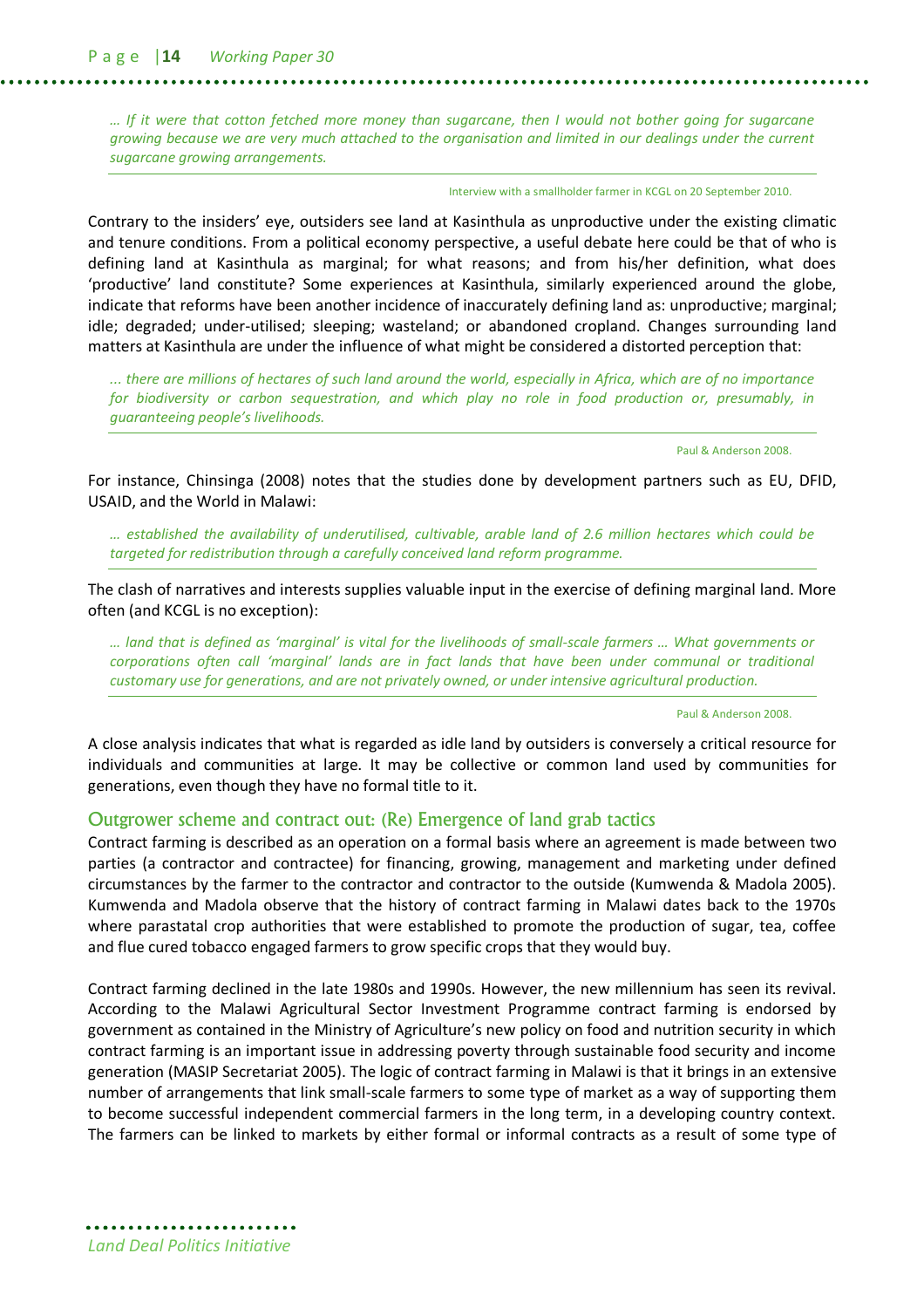arrangement with a buyer who adds value to the raw commodity in some way-processing, storage, and marketing. *Figure 2* shows, by crop, farmers engaged in contract farming in Malawi as of 2005.

| Raw commodity  | Final product | Industry size                    | Location of the      | Contact authority                    |
|----------------|---------------|----------------------------------|----------------------|--------------------------------------|
|                |               |                                  | smallscale suppliers |                                      |
| Flue Cured     | Cigarettes    | 584 tobacco growers              | Kasungu              | Limbe Leaf Tobacco Company           |
| Tobacco        |               | who collectively                 |                      |                                      |
|                |               | produced 1 million<br>kg of leaf |                      |                                      |
| Flue Cured and | Cigarettes    | Pilot Scheme                     | Malawi               | Dimon Malawi Limited                 |
| Burley tobacco |               |                                  |                      |                                      |
|                |               |                                  |                      |                                      |
| Tea            | Tea           | 8 000 smallholder                | Southern region      | <b>Smallholder Tea Growers Trust</b> |
|                |               | farmers                          |                      | and Smallholder Tea Company          |
|                |               |                                  |                      |                                      |
| Sugarcane      | Processed     | 1070 smallholder                 | Nchalo and           | Dwangwa Cane Growers Trust           |
|                | sugar         | farmers of which 210             | Dwangwa sugar        | and Illovo Sugar Company             |
|                |               | are women                        | estates              |                                      |
| Green Coffee   | Coffee beans  | 2800 farmers out of              | northern region      | <b>Smallholder Coffee Farmers</b>    |
|                |               | which 720 women                  |                      | Trust                                |
| Paprika        | Spice and     | 60 000 smallholder               | Malawi               | Cheetah Malawi Limited               |
|                | food colorant | farmers                          |                      |                                      |
| Chillies       | Spice and     | 5 640 smallholder                | Mulanje              | <b>NASFAM</b>                        |
|                | food additive | farmers                          |                      |                                      |
| Cotton         | Cotton lint   | 120 000 smallholder              | Southern and         | Clark Cotton Malawi Ltd              |
|                |               | farmers                          | central region       |                                      |

### **Figure 2: Contract farming in Malawi by crop 2005**

Kumwenda & Madola 2005:5.

Faith in contract farming, coupled with outgrowing, is seen to be back in farming circles particularly in a few crops, namely tobacco, tea, wheat, sugarcane, green coffee, paprika, cotton, and chillies. The point of concern, raised by different quarters, in the current wave of contract farming and outgrowing initiatives, border on the altering of land uses — or 'systematic' land grabbing. In an attempt to promote the growing of specific crops, farmers are offered the opportunity to grow these crops at a relatively better price than the traditional crops. The fears extend to contract farming threatening food security as most of the crops grown are cash ones and compete for land with the food crops such as maize and rice. At KCGL, farmers are allocated two plots of 2ha and 0.5ha for sugarcane and maize cultivation respectively. A unique feature in KCGL is that the company develops the land and thereafter allocates plots to farmers without considering the amount of land that an individual possessed before surrendering to the scheme. The perceived loss of land fuels tensions between the aggrieved individuals and the company.

# **6 Concluding remarks**

This paper has established that the land grabs movement — promising a package of development benefits but delivering underdevelopment — has hit developing countries. Anxious to fulfil food and energy needs, wealthy nations enter into land deals with 'land-rich' nations purportedly under win-win convictions which more often than not turn out to have a win-lose outcome in favour of the buyers — i.e. wealthy nations.

The perception that there are vast amounts of idle land in Africa awaiting development makes Malawi a target of the current land grabs movement. Using the case study of KCGL, this paper has demonstrated that different techniques are employed to acquire land from the community for sugar plantation. Whichever technique is utilised, the end result is changes in land utilisation which bring serious challenges to the food security and livelihoods of the local community members. In particular, contract farming is being revived as a strategy of promoting orphan crops; handled from a commercial perspective this is a threat to food sovereignty because of its pick on cash crops that are essentially competing with food crops for land. Using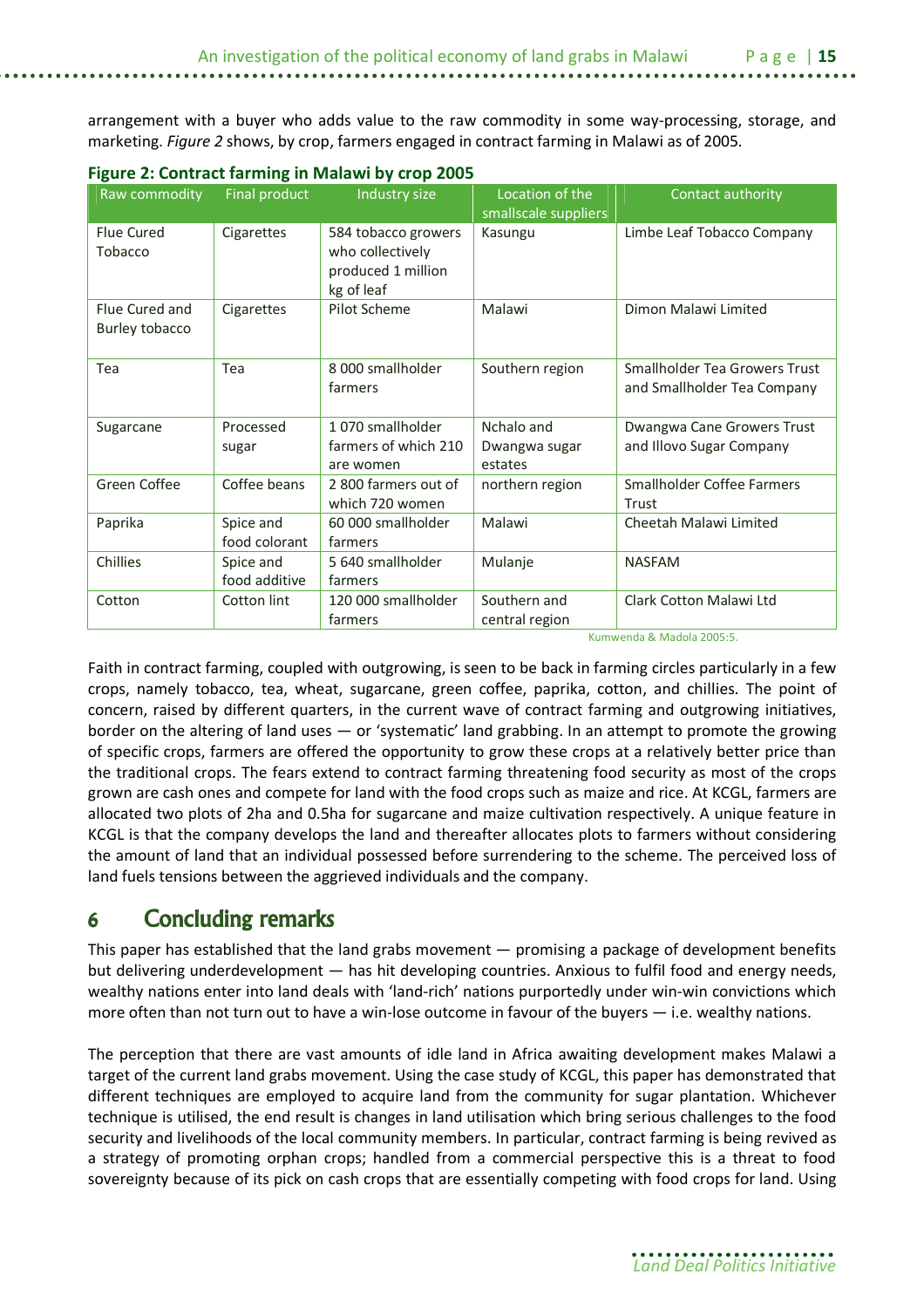#### P a g e |**16** *Working Paper 30*

a political economy conceptual framework, this paper's perspective is that land has become 'a new strategic resource' with the potential of enhancing Malawi's bargaining power only when attention has been paid to the political and economic interests of the different actors involved.

However as discussed above, land as a 'new strategic resource' for Malawi also has the potential of becoming a tool for a neo-colonial system that enhances the power of cash-rich nations and multinationals while smallholders and indigenous communities are displaced and dispossessed. This paper has also established that dangerous assumptions have been made in classifying land as 'marginal' or not. The problem in defining marginal land has been the lack of a critical eye on the actor who views the land as marginal — that could be the starting point of a cost-benefit analysis.

Since land grabs present a serious challenge to food security, this paper is of the view that accountability tools and mechanisms need to be devised so as to protect the rights and interests of the impoverished and vulnerable communities in target nations. Devising accountability tools and mechanisms will need analysis of the political and economic interests of the purchasers. Furthermore this paper holds that government policies on the transferring of land ownership need to be revised towards striking a balance between the interests of international actors, political leaders and community members. A rethinking of the land policies should do away with double standards and policies that give with one hand and take with the other.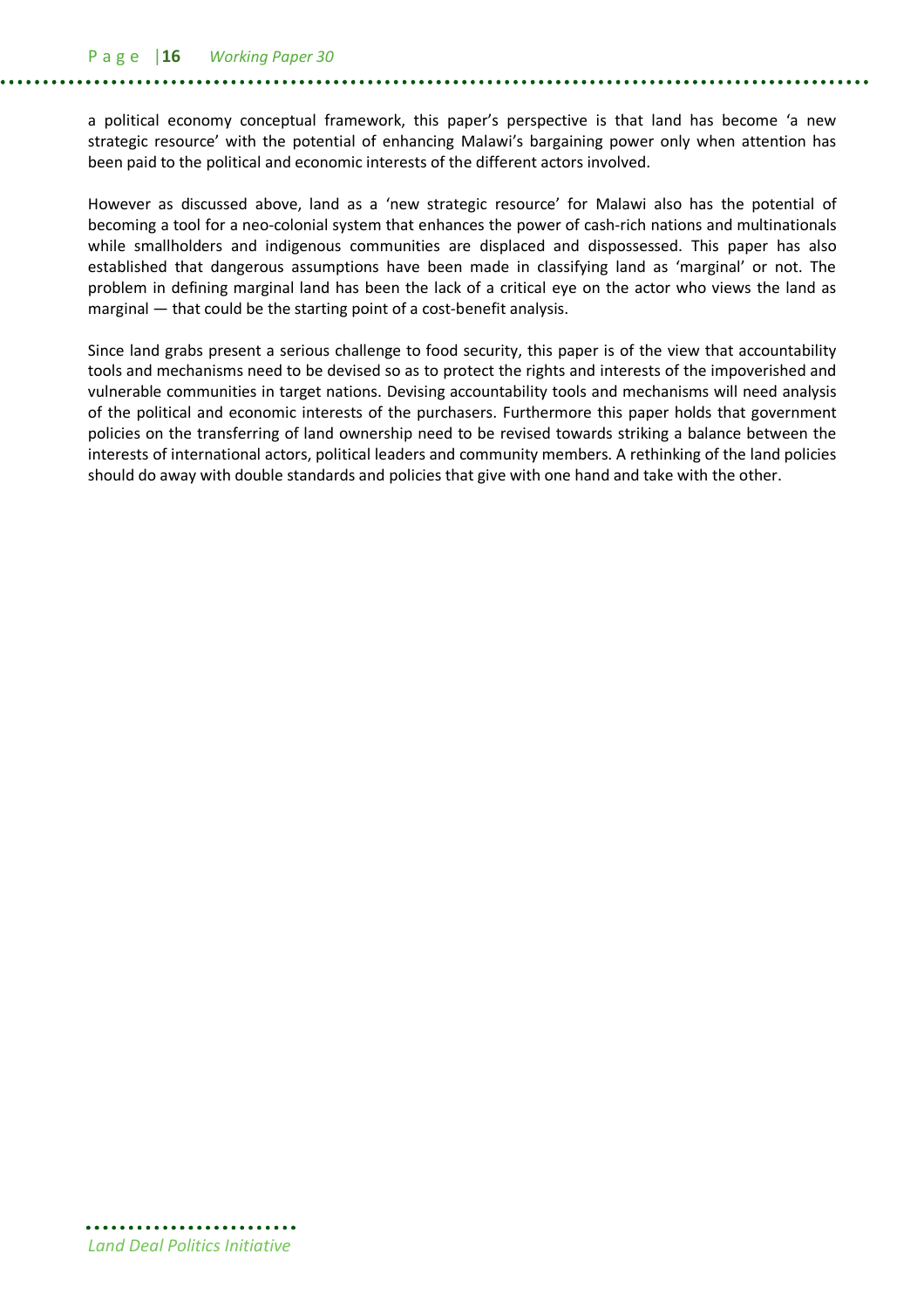# **References**

- **1.** Aarts V (2009) *Unravelling the 'land grab': How to protect the livelihoods of the poor?* University Nijmegen/Oxfam Novib: The Hague, Radboud
- **2.** ActionAid (2009) *Let them eat promises: How the G8 are failing the billion hungry. Accessed on 17 February 2013 at http://www.actionaid.org.uk/doc\_lib/let\_them\_eat\_promises.pdf*

ActionAid (2010) *Her mile: Women's rights and access to land: The last stretch of road to eradicate hunger, Milan. Accessed on 16 February 2013 at:* 

http://www.actionaid.it/filemanager/cms\_actionaid/images/DOWNLOAD/Rapporti\_DONNE\_pdf/HerMile\_AAItaly.pdf Blas J (2008) 'Foreign fields', *Financial Times*. Accessed on 25 October 2010 at:

http://www.ft.com/cms/s/0/8de8a3e0-6e17-11dd-b5df-0000779fd18c.html

- **3.** China Dialogue (2008) 'Nationalistic capital and the food crisis', *China Dialogue*, 3 June.
- **4.** Chinsinga B (2008) 'Exploring the politics of land reforms in Malawi: A case study of the Community Based Rural Land Development Programme (CBRLDP)',*Discussion Paper Series Number 20*, Institutions and Pro-Poor Growth. University of Manchester: Manchester, England.
- **5.** Chirwa E and Chinsinga B (2008) 'The economics and politics of land reforms in Malawi: A case study of the Community Based Rural Land Development Programme (CBRLDP), *IPPG Briefing Paper*, 20. University of Manchester: Manchester, England.
- **6.** Church AD, Groom GM, Thomson DN, and Dlamini VR (undated) *Small-scale cane grower development models: Some lessons from sub-Saharan Africa*.Congress of the South African Sugar Technologists Association: South Africa.
- **7.** Cotula L, Vermeulen S, Leonard R and Keeley J (2009) *Land grab or development opportunity? Agricultural investment and international land deals in Africa.* IIED, FAO and IFAD: London/Rome.
- **8.** Draft Commission Decision of to the Annual Action Programme 2008 on Accompanying Measures on Sugar in favour of Malawi to be financed under Article 21.060300 of the general budget of the European Communities.
- **9.** Drazen A (2000) *Political economy in macroeconomics*. Princeton University Press:New Jersey. Friends of Earth Europe (2010) *The Scale and Impact of Land Grabbing for Agrofuels*. Accessed on 15 November 2010 at: www.foeeurope.org/agrofuels/FoEE\_Africa\_up\_for\_grabs\_2010.pdf
- **10.** Friis C and Reenberg A (2010) 'Land grab in Africa: Emerging land system drivers in a tele-connected world',*GLP Report No. 1*. GLP-IPO: Copenhagen.

Foodfirst (2009) 'The latest land grab: American businessman seals a deal with Sudanese warlord for Nearly 1 million acres', *foodfirst.org*. Accessed on 28 October 2010 at: http://www.foodfirst.org/en/node/2340

- **11.** Grain (2008) *Seized!: The 2008 Land Grab for Food and Financial Security*. Grain Briefing: Barcelona.
- **12.** Lindblom CE (1977) *Politics and Markets.* Basic Books: New York.

IFAD 'Women and rural development', *International Fund for Agricultural Development (IFAD)*. Accessed 18 October 2010 at: www.ifad.org/pub/factsheet/women/women\_e.pdf

Kate (2005) *Stories about Fairtrade*. Accessed on 23 October 2010 at: http://www.findthatdoc.com/search-33042785 hPDF/download-documents-55-pdf.htm

- **13.** Kumwenda I and Madola M (2005) 'The status of contract farming in Malawi', paper presented to *The National Contract Farming Workshop.* Organised by the Food, Agriculture and Natural Resources Policy Analysis Network, Malawi Institute of Management, May 2005.
- **14.** Mann H and Smaller M (2010) *Foreign land purchases for agriculture: What impact on sustainable development?* Policy analysis and networks branch of the Division for Sustainable Development: United Nations.
- **15.** MASIP Secretariat (2005) *Report on National Contract Farming Workshop*. Malawi Institute of Management: Malawi.
- **16.** O'Malley S (2009) 'Political economy, water, and the MDGs', *ODI Opinion*, 136(1):4.
- **17.** Oxford Policy Management and Sustainable Markets Group (2000) Fair Trade: Overview, Impact, Challenges Study to Inform DFID's Support to Fair Trade, Oxford
- **18.** Paul H and Anderson T (2008) 'Agrofuels and the myth of the marginal lands', a briefing by *Gaia Foundation, Biofuelwatch, African Biodiversity Network, Watch Indonesia, and EcoNexus*. Accessed on 12 December 2012 at: http://www.cbd.int/doc/biofuel/Econexus%20Briefing%20AgrofuelsMarginalMyth.pdf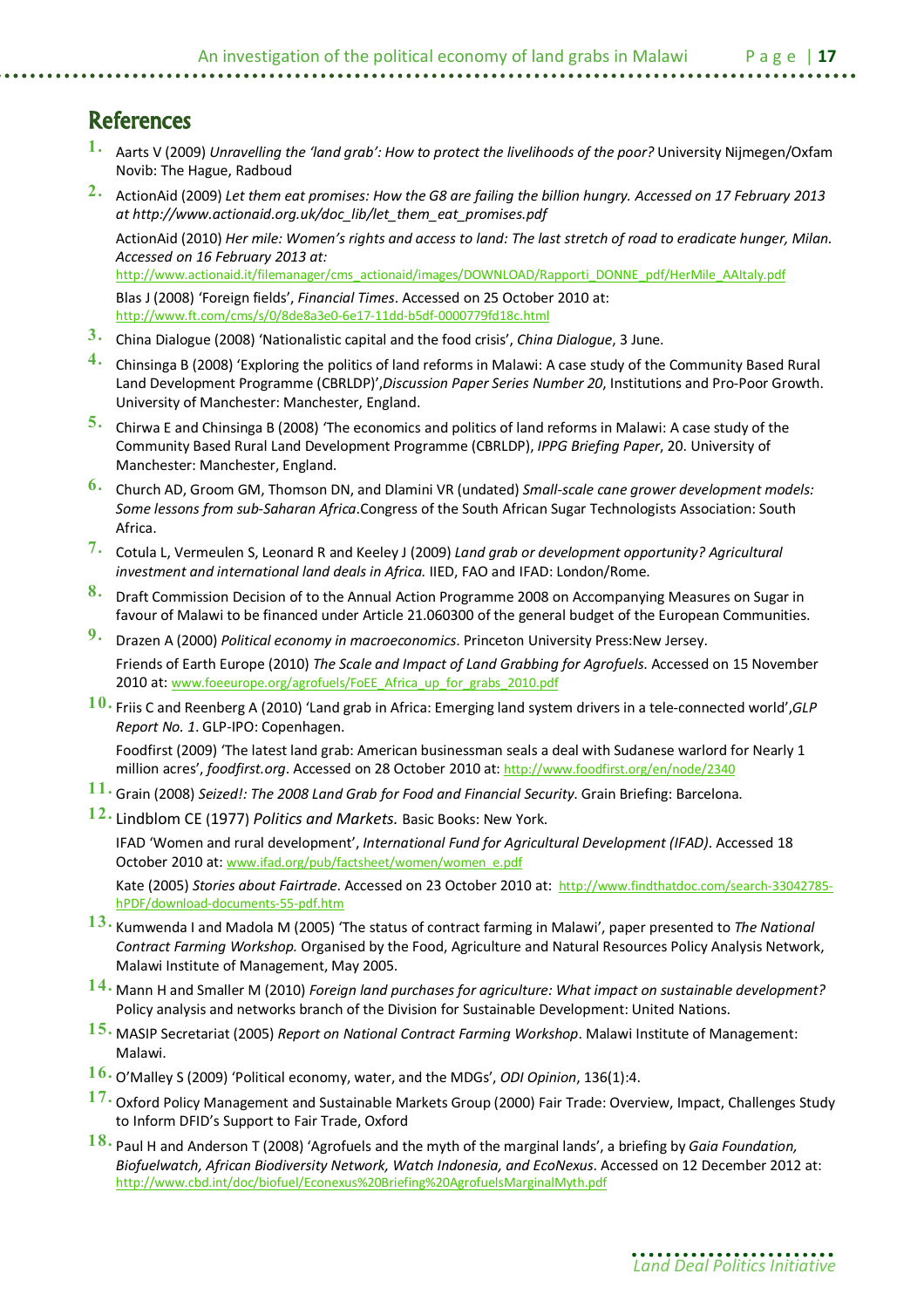- **19.** Phillips D (2009) 'Global sugar and Fairtrade: Insights from Malawi', *Food Ethics Magazine*, 4(2):24–25.
- **20.** Ramankutty N, Foley JA, Norman J and McSweeney K (2002) The global distribution of cultivable lands: Current patterns and sensitivity to possible climate change',*Global Ecology and Biogeography*, 11:377–392.
- **21.** Sabola T (2010) 'Kasinthula eyes 3 000 hectares by 2015', *Weekend Nation.* Malawi.
- **22.** Seale P (2009) 'Solving threat of hunger for rich may starve the Poor', *Saudi Gazette*, April 23. Saudi Arabia.
- **23.** Shepard D and Mittal A (2009) *The great land grab: Rush for world's farmland threatens food security for the poor*. The Oakland Institute, Oakland.

The Fairtrade Foundation (2009) 'The global food crisis and Fairtrade: Small farmers, big solutions?', *Executive Summary a Fairtrade Foundation Report*. Accessed on 4 June 2010 at: http://www.fairtrade.org.uk/includes/documents/cm\_docs/2009/f/ft\_executive\_summary.pdf

- **24.** The World Bank (2008) 'The political economy of policy reform: Issues and implications for policy dialogue and development operations', *Report No. – 44288-GLB*. The International Bank for Reconstruction and Development, World Bank, Social Development Department: Washington DC.
- **25.** Watson H, Diaz-Chavez R, Mutimba S, Rodriguez-Sanchez S and Nguer M (2010) 'Mapping food and bioenergy in Africa', A report prepared for the *Forum for Agricultural Research in Africa (FARA)*. FARA: Ghana, Accra.
- **26.** Weber M (1957) *The Theory of Social and Economic Organization*. Introduction by T Parsons. Simon & Schuster Trade: New York.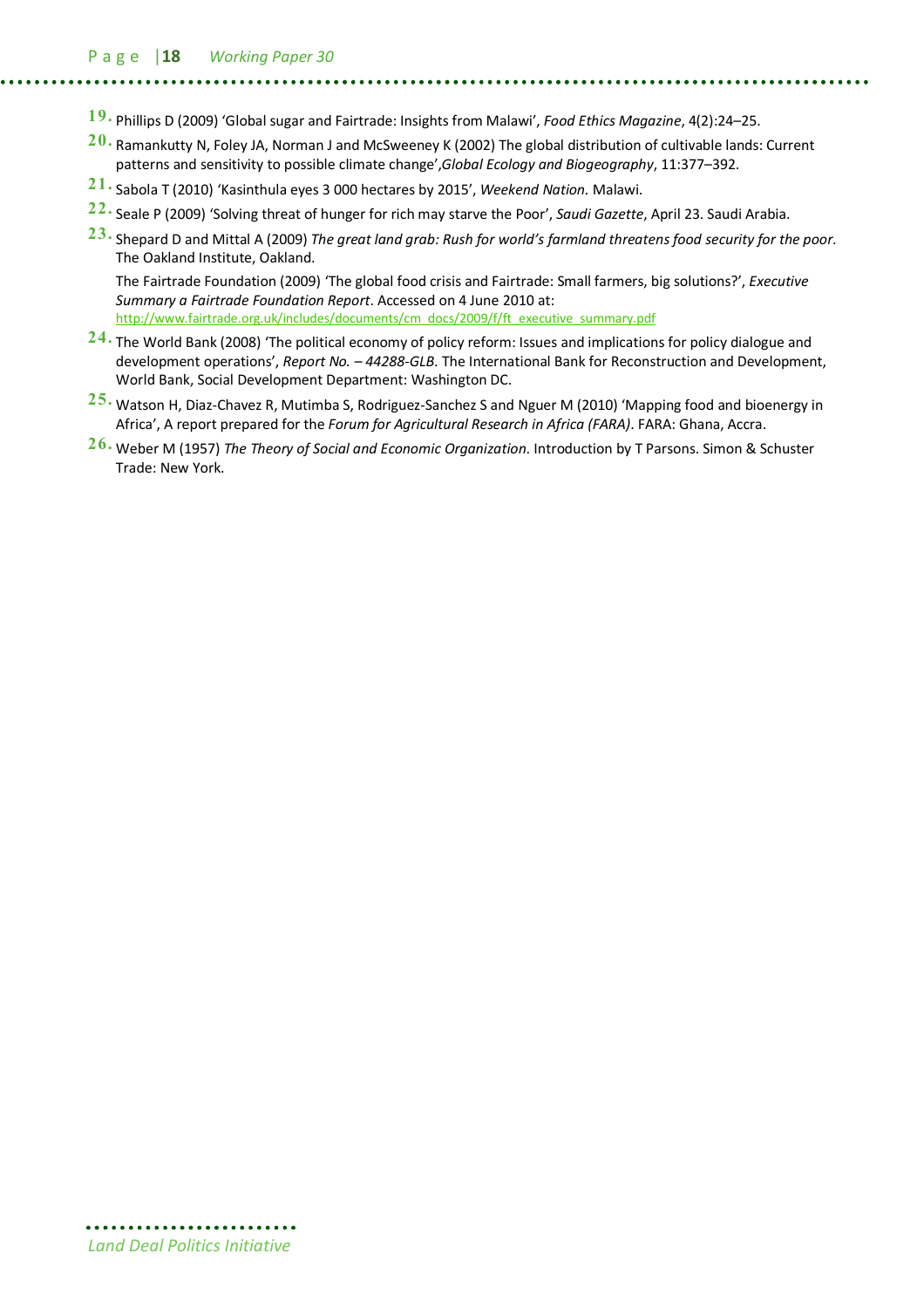**Saturnino M Borras Jr** is Associate Professor of Rural Development Studies at the International Institute of Social Studies (ISS), The Hague. He helps coordinate the work of the Initiatives in Critical Agrarian Studies (ICAS) hosted by the Resources, Livelihoods and Environment (RELIVE) Research Cluster at ISS. He was the Canada Research Chair in International Development Studies at Saint Mary's University in Halifax, Nova Scotia in 2007–2010 and an Adjunct Professor in the College of Humanities and Development Studies (COHD) of the China Agricultural University in Beijing. As a Fellow of the Transnational Institute (TNI) in Amsterdam, he is actively involved in its 'Agrarian Justice' Program. He is also a Fellow of Food First/Institute for Food and Development Policy in Oakland, California. Publications include: *Pro-Poor Land Reform: A Critique* (2007) and *Transnational Agrarian Movements Confronting Globalization* (2008, co-edited with M. Edelman and C. Kay). He has ongoing research projects on global land grabbing, biofuels and the politics of transnational agrarian movements. Email: **borras@iss.nl** 

**Ruth Hall** is an Associate Professor at the Institute for Poverty, Land and Agrarian Studies (PLAAS) at the University of the Western Cape in South Africa. Her research interests include land and agrarian reforms, rural labour markets and farm worker rights, agricultural commodity chains, and the politics of rural development. She holds a DPhil in Politics from the University of Oxford. Publications include an edited volume entitled *Another Countryside?Policy Options for Land and Agrarian Reform in South Africa*; with LungisileNtsebeza, *eds*.; T*he Land Question in South Africa: The Challenge of Transformation and Redistribution*; and with Cherryl Walker, Anna Bohlin and ThembelaKepe, *eds*., *Land, Memory, Reconstruction, and Justice: Perspectives on Land Claims in South Africa*. She is Book Reviews Section Co-Editor of the *Journal of Peasant Studies*. Email: rhall@plaas.org.za

**Ian Scoones** is a Professorial Fellow at the Institute of Development Studies (IDS), University of Sussex, UK. He has a background in agricultural ecology and his interdisciplinary research links the natural and social sciences and focuses on the relationships between science and technology, local knowledge and livelihoods and the politics of policy processes. He has worked on issues such as pastoralism and rangeland management, soil and water conservation, biodiversity and environmental change, land and agrarian reform, dry land agricultural systems, crop biotechnology and animal health science policy, mostly in Africa. He is currently co-director of the ESRC Social, Technological and Environmental Pathways to Sustainability (STEPS) Centre at Sussex and Joint Convenor of the Future Agricultures Consortium. Key publications include: *Science, Agriculture and the Politics of Policy: The Case of Biotechnology in India* (Orient Longman, 2006) and *Land Reform in Zimbabwe: Myths and Realities* (James Currey, 2010). He is a member of the Editorial Collective of the *Journal of Peasant Studies*. Email: I.Scoones@ids.ac.uk

**Ben White** is Professor of Rural Sociology at the International Institute of Social Studies (ISS) and Professor of Social Sciences at the University of Amsterdam in the Netherlands. He is part of the Resources, Environment and Livelihoods (RELIVE) Research Cluster at ISS. He has carried out research on the themes of agrarian change, social differentiation of the peasantry, contract farming, rural labour, land policies, among others, mainly in Indonesia. He has published extensively on these themes. For seventeen years, he was co-editor of *Development and Change*, until mid-2009. Email: white@iss.nl

**Wendy Wolford** is the Polson Professor of Development Sociology at Cornell University. Her research interests include the political economy of development, social movements, land distribution and agrarian societies. Key publications include *To Inherit the Earth: The Landless Movement and the Struggle for a New Brazil* (co-authored with Angus Wright, Food First Books, 2003) and *This Land is Ours Now: Social Mobilization and the Meaning(s) of Land in Brazil* (2010, Duke University Press). She is a member of the Editorial Collective of the *Journal of Peasant Studies*. Email: www43@cornell.edu